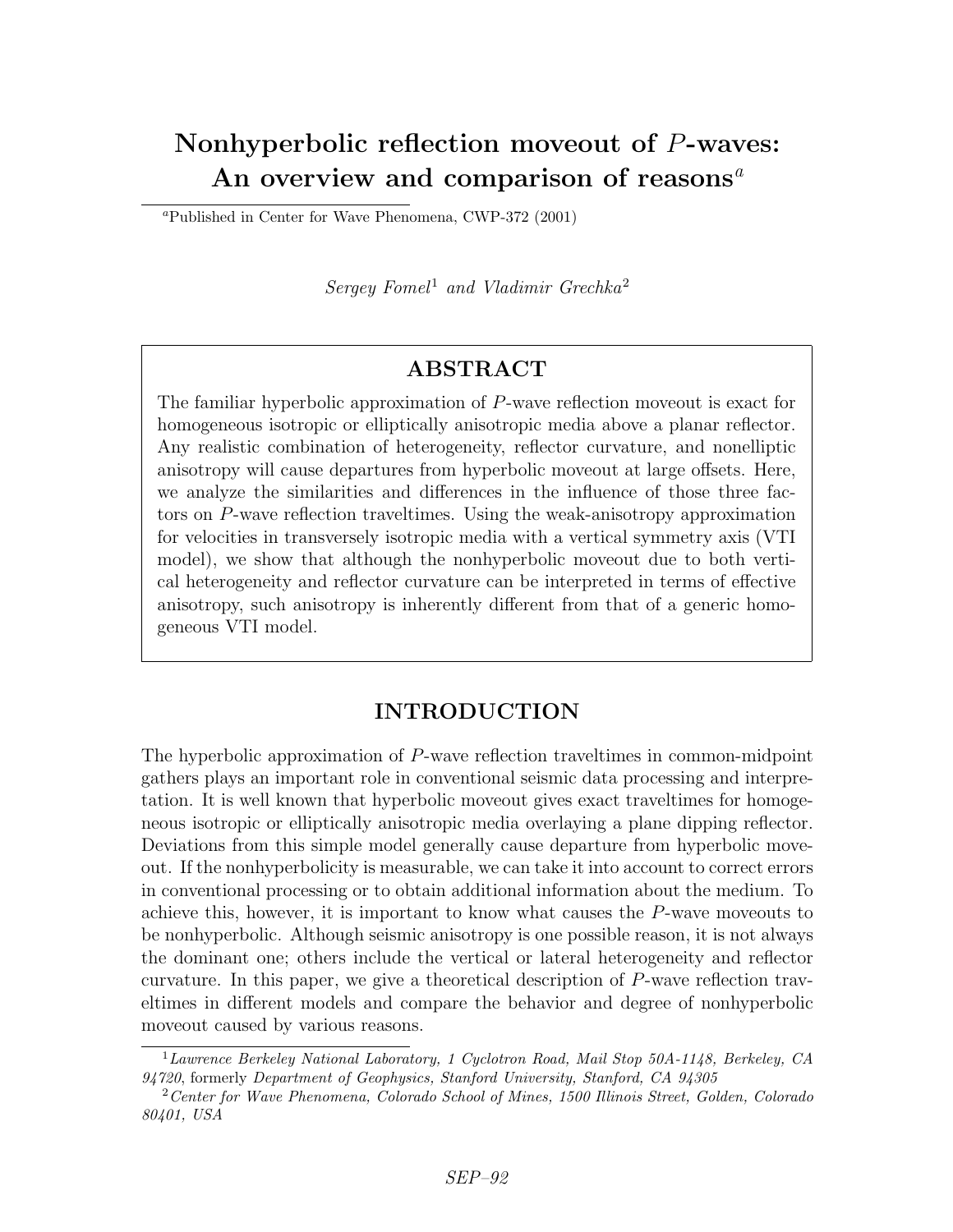A transversely isotropic model with a vertical symmetry axis (VTI medium) is the most commonly used anisotropic model for sedimentary basins, where the deviation from isotropy is usually attributed to some combination of fine layering and inherent anisotropy of shales. One of the first nonhyperbolic approximations for the P-wave reflection traveltimes in VTI media was proposed by Muir and Dellinger (1985) and further developed by Dellinger et al. (1993). Thomsen (1986) introduced a convenient parameterization of VTI media that was used by Tsvankin and Thomsen (1994) to describe nonhyperbolic reflection moveouts.

We begin with an overview of the weak-anisotropy approximation for P-wave velocities in VTI media and use it for analytic derivations throughout the paper. First, we consider a vertically heterogeneous anisotropic layer. For this model, we compare the three-parameter approximation for the P-wave traveltimes suggested by Tsvankin and Thomsen (1994) with the shifted hyperbola (Malovichko, 1978; Castle, 1988; de Bazelaire, 1988). Next, we examine P-wave moveout in VTI media above a curved reflector. We analyze the cumulative action of anisotropy, reflector dip, and reflector curvature, and develop an appropriate three-parameter representation for the reflection moveout. Finally, we consider models characterized by weak lateral heterogeneity and show that it can mimic the influence of transverse isotropy on nonhyperbolic moveout.

## WEAK ANISOTROPY APPROXIMATION FOR VTI MEDIA

In transversely isotropic media, velocities of seismic waves depend on the direction of propagation measured from the symmetry axis. Thomsen (1986) introduced a notation for VTI media by replacing the elastic stiffness coefficients with the Pand S-wave velocities along the symmetry axis and three dimensionless anisotropic parameters. As shown by Tsvankin (Tsvankin, 1996), the P-wave seismic signatures in VTI media can be conveniently expressed in terms of Thomsen's parameters  $\epsilon$ and  $\delta$ . Deviations of these parameters from zero characterize the relative strength of anisotropy. For small values of these parameters,the weak-anisotropy approximation (Thomsen, 1986; Tsvankin and Thomsen, 1994) reduces to simple linearization.

The squared group velocity  $V_g^2$  of P-waves in weakly anisotropic VTI media can be expressed as a function of the group angle  $\psi$  measured from the vertical symmetry axis as follows:

$$
V_g^2(\psi) = V_z^2 \left(1 + 2\delta \sin^2 \psi \cos^2 \psi + 2\epsilon \sin^4 \psi\right) ,\qquad (1)
$$

where  $V_z = V_q(0)$  is the P-wave vertical velocity, and  $\delta$  and  $\epsilon$  are Thomsen's dimensionless anisotropic parameters, which are assumed to be small quantities:

$$
|\epsilon| \ll 1, \quad |\delta| \ll 1. \tag{2}
$$

Both parameters are equal to zero in isotropic media.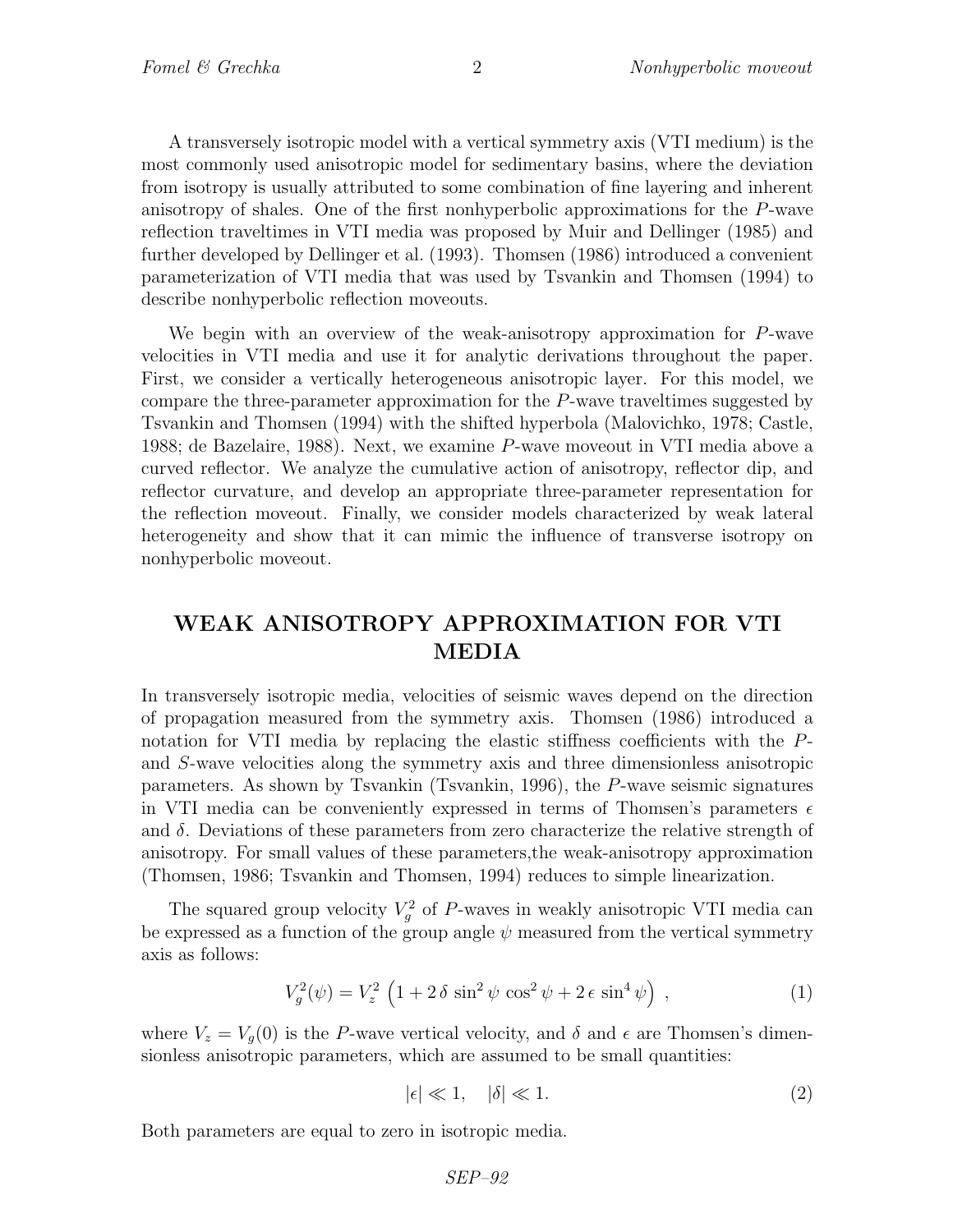Equation (1) is accurate up to the second-order terms in  $\epsilon$  and  $\delta$ . We retain this level of accuracy throughout the paper. As follows from equation (1), the velocity  $V_x$ corresponding to ray propagation in the horizontal direction is

$$
V_x^2 = V_g^2(\pi/2) = V_z^2(1+2\epsilon) \ . \tag{3}
$$

Equation (3) is actually exact, valid for any strength of anisotropy. Another important quantity is the normal-moveout (NMO) velocity,  $V_n$ , that determines the small-offset P-wave reflection moveout in homogeneous VTI media above a horizontal reflector. Its exact expression is (Thomsen, 1986)

$$
V_n^2 = V_z^2 (1 + 2 \delta) \,. \tag{4}
$$

If  $\delta = 0$  as, for example, in the ANNIE model proposed by Schoenberg et al. (1996), the normal-moveout velocity is equal to the vertical velocity.

It is convenient to rewrite equation (1) in the form

$$
V_g^2(\psi) = V_z^2 \left( 1 + 2 \delta \sin^2 \psi + 2 \eta \sin^4 \psi \right) , \qquad (5)
$$

where

$$
\eta = \epsilon - \delta \tag{6}
$$

Equation (6) is the weak-anisotropy approximation for the *anellipticity* coefficient  $\eta$ introduced by Alkhalifah and Tsvankin (1995). For the elliptic anisotropy,  $\epsilon = \delta$  and  $\eta = 0$ . To see why the group-velocity function becomes elliptic in this case, note that for small  $\delta$ 

$$
\frac{1}{V_g^2(\psi)}\Big|_{\eta=0} = \frac{1}{V_z^2 \left(1 + 2\,\delta\,\sin^2\psi\right)} \approx \frac{\cos^2\psi}{V_z^2} + \frac{(1 - 2\,\delta)\,\sin^2\psi}{V_z^2} \approx \frac{\cos^2\psi}{V_z^2} + \frac{\sin^2\psi}{V_n^2} \,. \tag{7}
$$

Seismic data often indicate that  $\epsilon > \delta$ , so the anellipticity coefficient  $\eta$  is usually positive.

An equivalent form of equation (1) can be obtained in terms of the three characteristic velocities  $V_z$ ,  $V_x$ , and  $V_n$ :

$$
V_g^2(\psi) = V_z^2 \cos^2 \psi + \left(V_n^2 - V_x^2\right) \sin^2 \psi \cos^2 \psi + V_x^2 \sin^2 \psi \,. \tag{8}
$$

From equation (8), in the linear approximation the anelliptic behavior of velocity is controlled by the difference between the normal moveout and horizontal velocities or, equivalently, by the difference between anisotropic coefficients  $\epsilon$  and  $\delta$ .

We illustrate different types of the group velocities (wavefronts) in Figure 1. The wavefront, circular in the isotropic case (Figure 1a), becomes elliptical when  $\epsilon = \delta \neq 0$ (Figure 1b). In the ANNIE model, the vertical and NMO velocities are equal (Figure 1c). If  $\epsilon > 0$  and  $\delta < 0$ , the three characteristic velocities satisfy the inequality  $V_x > V_z > V_n$  (Figure 1d).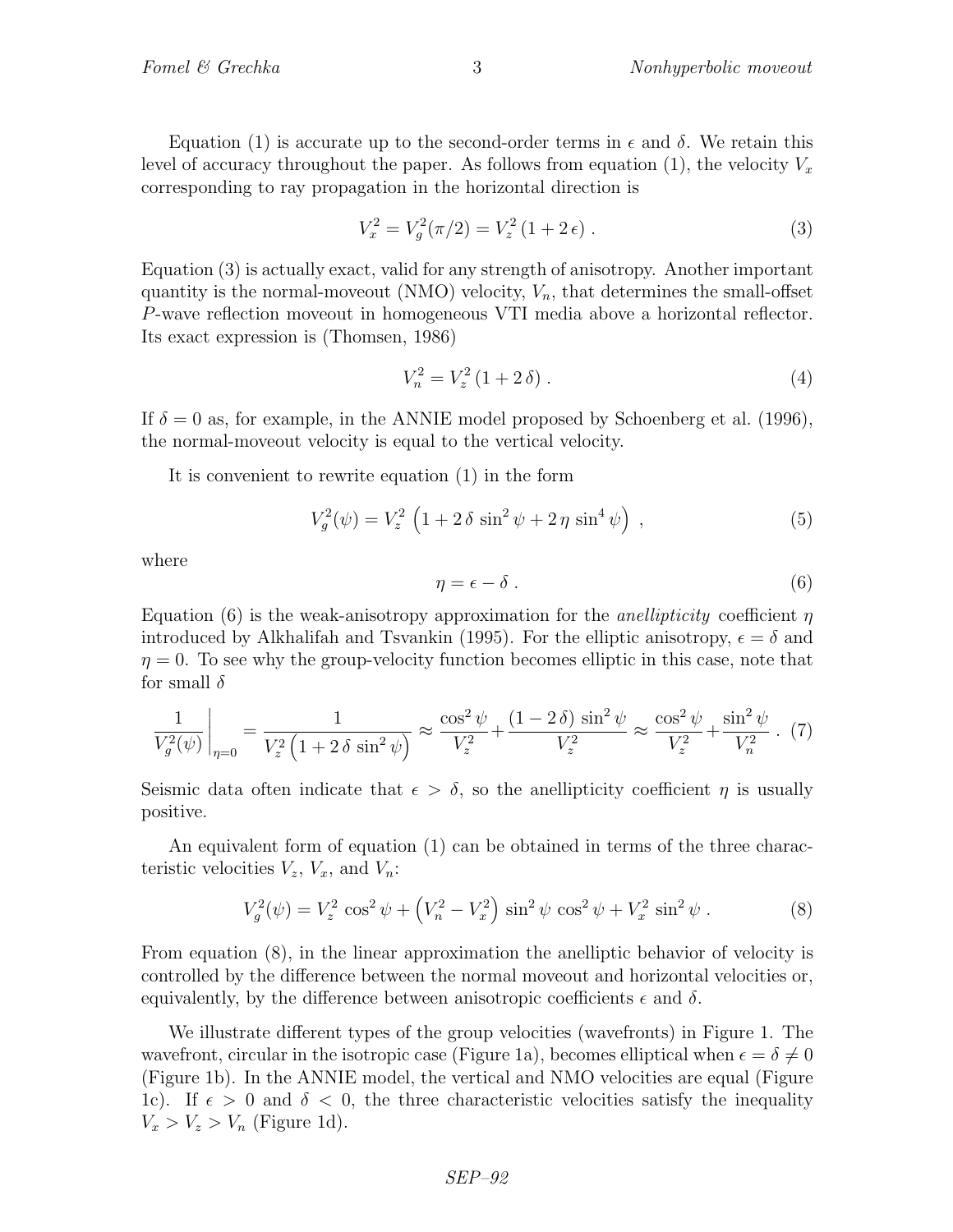

Figure 1: Wavefronts in isotropic medium,  $\epsilon = \delta = 0$  (a), elliptically anisotropic medium,  $\epsilon = \delta = 0.2$  (b), ANNIE model,  $\epsilon = 0.2$ ,  $\delta = 0$  (c), and anisotropic medium with  $\epsilon = 0.2$ ,  $\delta = -0.2$  (d). Solid curves represent the wavefronts. Dashed lines correspond to isotropic wavefronts for the vertical and horizontal velocities.

## HORIZONTAL REFLECTOR BENEATH A HOMOGENEOUS VTI MEDIUM

To exemplify the use of weak anisotropy, let us consider the simplest model of a homogeneous VTI medium above a horizontal reflector. For an isotropic medium, the reflection traveltime curve is an exact hyperbola, as follows directly from the Pythagorean theorem (Figure 2)

$$
t^{2}(l) = \frac{4 z^{2} + l^{2}}{V_{z}^{2}} = t_{0}^{2} + \frac{l^{2}}{V_{z}^{2}} , \qquad (9)
$$

where z denotes the depth of reflector, l is the offset,  $t_0 = t(0)$  is the zero-offset traveltime, and  $V_z$  is the isotropic velocity. For a homogeneous VTI medium, the velocity  $V_z$  in equation (9) is replaced by the angle-dependent group velocity  $V_g$ . This replacement leads to the exact traveltimes if no approximation for the group velocity is used, since the ray trajectories in homogeneous VTI media remain straight, and the reflection point does not move. We can also obtain an approximate traveltime using the approximate velocity  $V_g$  defined by equations (1) or (5), where the ray angle  $\psi$  is given by

$$
\sin^2 \psi = \frac{l^2}{4z^2 + l^2} \,. \tag{10}
$$

Substituting equation (10) into (5) and linearizing the expression

$$
t^{2}(l) = \frac{4 z^{2} + l^{2}}{V_{g}^{2}(\psi)}
$$
\n(11)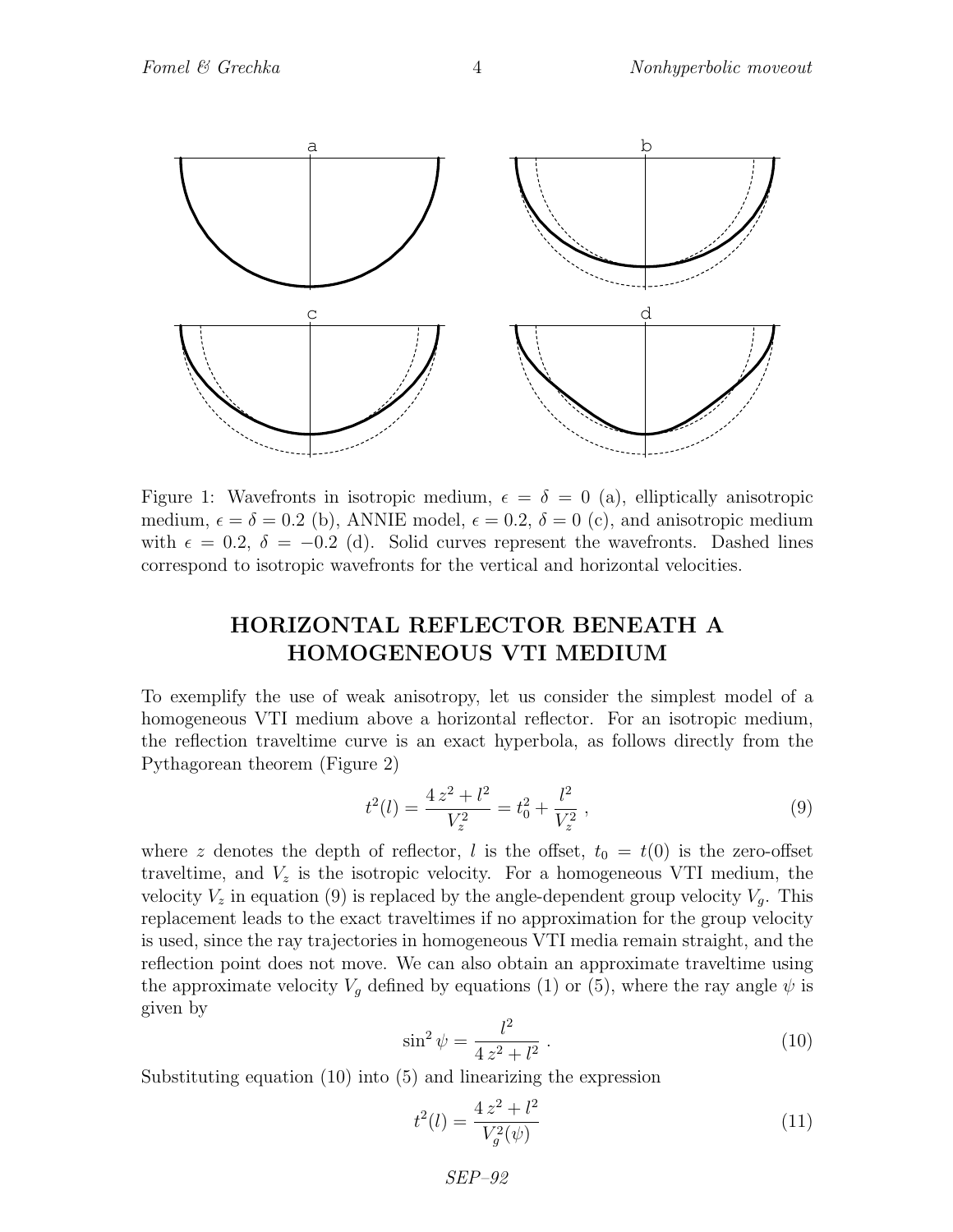with respect to the anisotropic parameters  $\delta$  and  $\eta$ , we arrive at the three-parameter nonhyperbolic approximation (Tsvankin and Thomsen, 1994)

$$
t^{2}(l) = t_{0}^{2} + \frac{l^{2}}{V_{n}^{2}} - \frac{2\,\eta\,l^{4}}{V_{n}^{2}\left(V_{n}^{2}t_{0}^{2} + l^{2}\right)}\,,\tag{12}
$$

where the normal-moveout velocity  $V_n$  is defined by equation (4). At small offsets  $(l \ll z)$ , the influence of the parameter  $\eta$  is negligible, and the traveltime curve is nearly hyperbolic. At large offsets  $(l \gg z)$ , the third term in equation (12) has a clear influence on the traveltime behavior. The Taylor series expansion of equation (12) in the vicinity of the vertical zero-offset ray has the form

$$
t^{2}(l) = t_{0}^{2} + \frac{l^{2}}{V_{n}^{2}} - \frac{2\,\eta\,l^{4}}{V_{n}^{4}\,t_{0}^{2}} + \frac{2\,\eta\,l^{6}}{V_{n}^{6}\,t_{0}^{4}} - \dots \tag{13}
$$

When the offset  $l$  approaches infinity, the traveltime approximately satisfies an intuitively reasonable relationship

$$
\lim_{l \to \infty} t^2(l) = \frac{l^2}{V_x^2},\tag{14}
$$

where the horizontal velocity  $V_x$  is defined by equation (3). Approximation (12) is analogous, within the weak-anisotropy assumption, to the "skewed hyperbola" equation (Byun et al., 1989) which uses the three velocities  $V_z$ ,  $V_n$ , and  $V_x$  as the parameters of the approximation:

$$
t^{2}(l) = t_{0}^{2} + \frac{l^{2}}{V_{n}^{2}} - \frac{l^{4}}{V_{n}^{2}t_{0}^{2} + l^{2}} \left(\frac{1}{V_{n}^{2}} - \frac{1}{V_{x}^{2}}\right).
$$
 (15)

The accuracy of equation  $(12)$ , which usually lies within  $1\%$  error up to offsets twice as large as reflector depth, can be further improved at any finite offset by modifying the denominator of the third term (Alkhalifah and Tsvankin, 1995; Grechka and Tsvankin, 1998).

Muir and Dellinger (1985) suggested a different nonhyperbolic moveout approximation in the form

$$
t^{2}(l) = t_{0}^{2} + \frac{l^{2}}{V_{n}^{2}} - \frac{f(1-f)l^{4}}{V_{n}^{2}(V_{n}^{2}t_{0}^{2} + fl^{2})},
$$
\n(16)

where f is the dimensionless parameter of anellipticity. At large offsets, equation  $(16)$ approaches

$$
\lim_{l \to \infty} t^2(l) = f \frac{l^2}{V_n^2} \,. \tag{17}
$$

Comparing equations (14) and (17), we can establish the correspondence

$$
f = \frac{V_n^2}{V_x^2} = \frac{1+2\delta}{1+2\epsilon} \approx 1-2\eta \,. \tag{18}
$$

Taking this equality into account, we see that equation (16) is approximately equivalent to equation (12) in the sense that their difference has the order of  $\eta^2$ .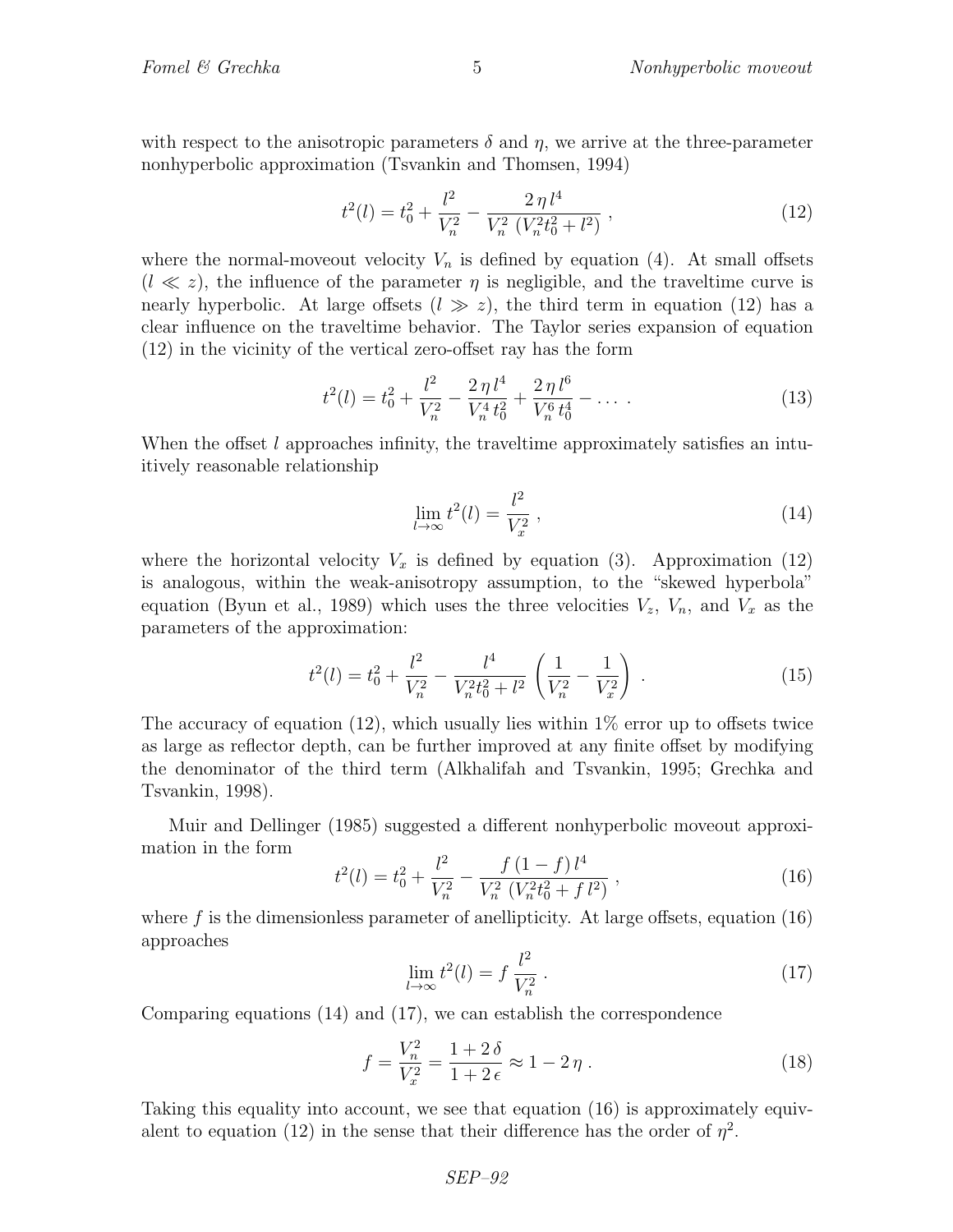

Figure 2: Reflected rays in a homogeneous VTI layer above a horizontal reflector (a scheme).

#### VERTICAL HETEROGENEITY

Vertical heterogeneity is another reason for nonhyperbolic moveout. We start this section by reviewing well-known results for isotropic media. Although these results can be interpreted in terms of an effective anisotropy, we show that it has different properties than those for the VTI model. We then extend the theory to vertically heterogeneous VTI media and perform a comparative analysis of various three-parameter nonhyperbolic approximations.

#### Vertically heterogeneous isotropic model

Nonhyperbolicity of reflection moveout in vertically heterogeneous isotropic media has been extensively studied using the Taylor series expansion in the powers of the offset (Bolshykh, 1956; Taner and Koehler, 1969; Al-Chalabi, 1973). The most important property of vertically heterogeneous media is that the ray parameter

$$
p \equiv \frac{\sin \psi(z)}{V_z(z)}
$$

does not change along any given ray (Snell's law). This fact leads to the explicit parametric relationships

$$
t(p) = 2 \int_0^z \frac{dz}{V_z(z) \cos \psi(z)} = \int_0^{t_z} \frac{dt_z}{\sqrt{1 - p^2 V_z^2(t_z)}},
$$
\n(19)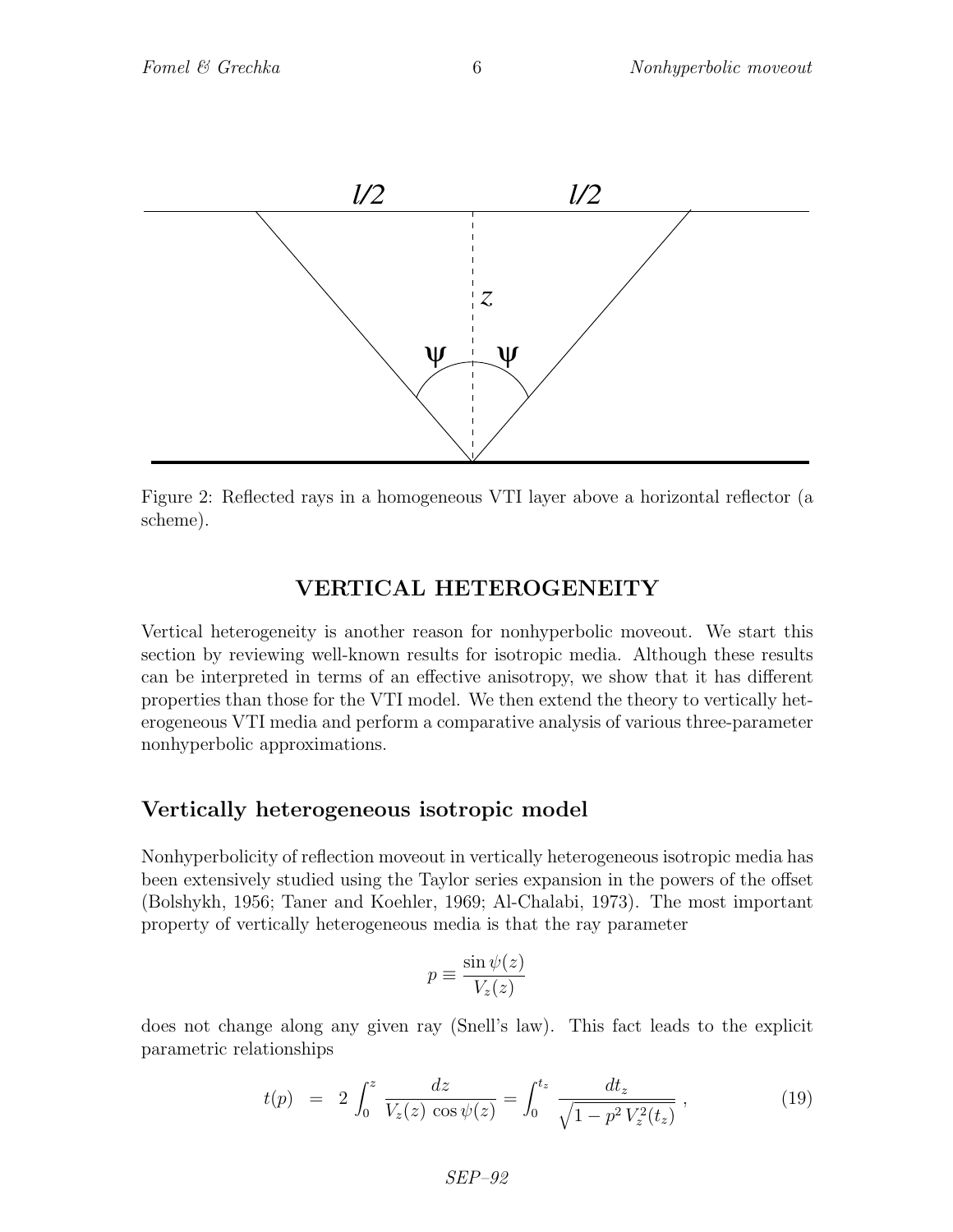$$
l(p) = 2 \int_0^z dz \tan \psi(z) = \int_0^{t_z} \frac{p V_z^2(t_z) dt_z}{\sqrt{1 - p^2 V_z^2(t_z)}},
$$
\n(20)

where

$$
t_z = t(0) = 2 \int_0^z \frac{dz}{V_z(z)} .
$$
 (21)

Straightforward differentiation of parametric equations (19) and (20) yields the first four coefficients of the Taylor series expansion

$$
t^{2}(l) = a_{0} + a_{1} l^{2} + a_{2} l^{4} + a_{3} l^{6} + \dots
$$
 (22)

in the vicinity of the vertical zero-offset ray. Series (22) contains only even powers of the offset  $l$  because of the reciprocity principle: the pure-mode reflection traveltime is an even function of the offset. The Taylor series coefficients for the isotropic case are defined as follows:

$$
a_0 = t_z^2, \tag{23}
$$

$$
a_1 = \frac{1}{V_{rms}^2} \,, \tag{24}
$$

$$
a_2 = \frac{1 - S_2}{4 t_z^2 V_{rms}^4}, \tag{25}
$$

$$
a_3 = \frac{2 S_2^2 - S_2 - S_3}{8 t_z^4 V_{rms}^6},
$$
\n(26)

where

$$
V_{rms}^2 = M_1 \,, \tag{27}
$$

$$
M_k = \frac{1}{t_z} \int_0^{t_z} V_z^{2k}(t) dt \qquad (k = 1, 2, \ldots), \qquad (28)
$$

$$
S_k = \frac{M_k}{V_{rms}^{2k}} \qquad (k = 2, 3, \ldots). \tag{29}
$$

Equation (24) shows that, at small offsets, the reflection moveout has a hyperbolic form with the normal-moveout velocity  $V_n$  equal to the root-mean-square velocity  $V_{rms}$ . At large offsets, however, the hyperbolic approximation is no longer accurate. Studying the Taylor series expansion (22), Malovichko (1978) introduced a three-parameter approximation for the reflection traveltime in vertically heterogeneous isotropic media. His equation has the form of a shifted hyperbola (Castle, 1988; de Bazelaire, 1988):

$$
t(l) = \left(1 - \frac{1}{S}\right)t_0 + \frac{1}{S}\sqrt{t_0^2 + S\frac{l^2}{V_n^2}}.
$$
\n(30)

If we set the zero-offset traveltime  $t_0$  equal to the vertical traveltime  $t_z$ , the velocity  $V_n$  equal to  $V_{rms}$ , and the *parameter of heterogeneity* S equal to  $S_2$ , equation (30)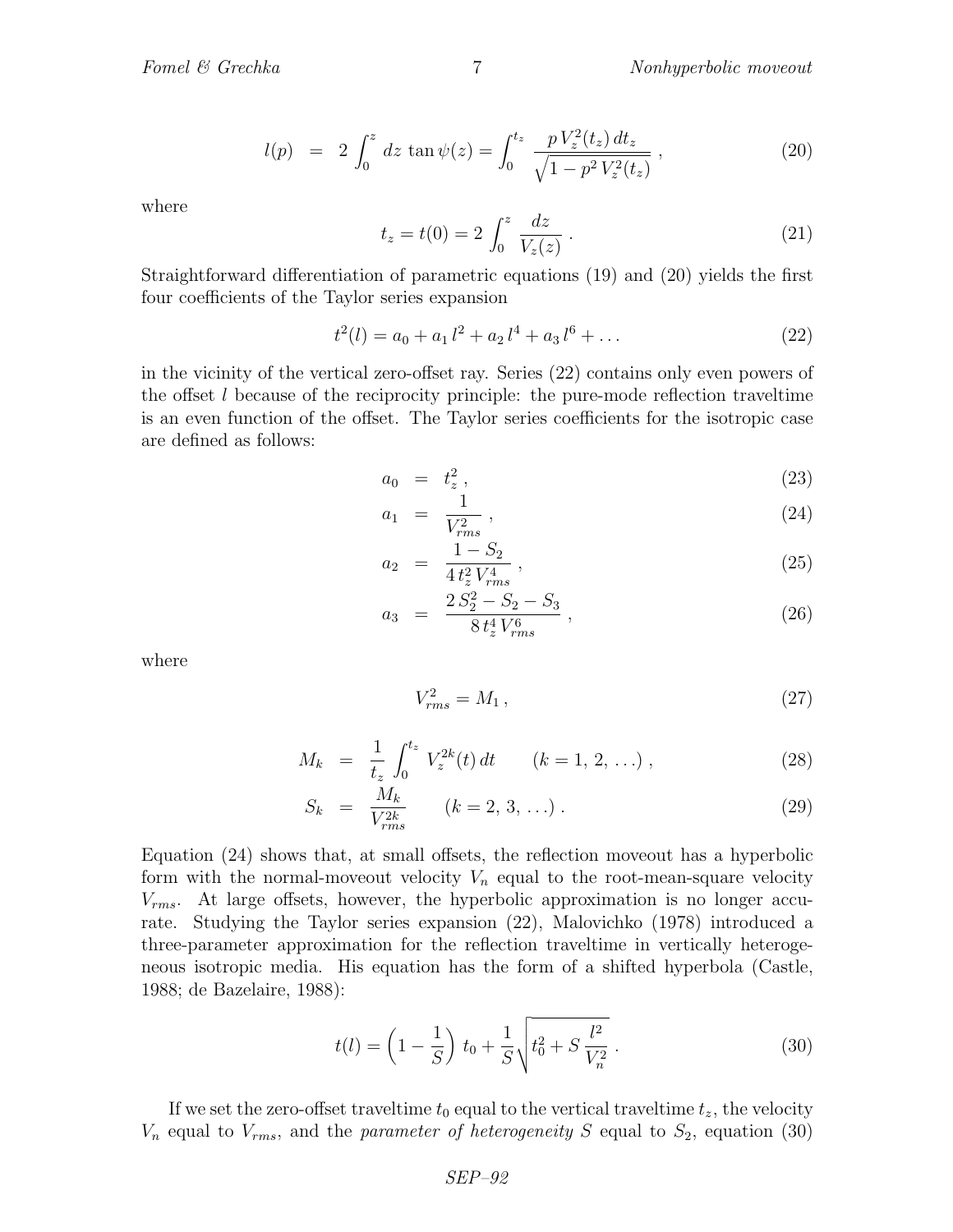guarantees the correct coefficients  $a_0$ ,  $a_1$ , and  $a_2$  in the Taylor series (22). Note that the parameter  $S_2$  is related to the variance  $\sigma^2$  of the squared velocity distribution, as follows:

$$
\sigma^2 = M_2 - V_{rms}^4 = V_{rms}^4 (S_2 - 1) \,. \tag{31}
$$

According to equation (31), this parameter is always greater than unity (it equals 1 in homogeneous media). In many practical cases, the value of  $S<sub>2</sub>$  lies between 1 and 2. We can roughly estimate the accuracy of approximation (30) at large offsets by comparing the fourth term of its Taylor series with the fourth term of the exact traveltime expansion (22). According to this estimate, the error of Malovichko's approximation is

$$
\frac{\Delta t^2(l)}{t^2(0)} = \frac{1}{8}(S_3 - S_2^2) \left(\frac{l}{t_0 V_n}\right)^6.
$$
\n(32)

As follows from the definition of the parameters  $S_k$  [equations (29)] and the Cauchy-Schwartz inequality, the expression (32) is always nonnegative. This means that the shifted-hyperbola approximation tends to overestimate traveltimes at large offsets. As the offset approaches infinity, the limit of this approximation is

$$
\lim_{l \to \infty} t^2(l) = \frac{1}{S} \frac{l^2}{V_n^2} \,. \tag{33}
$$

Equation (33) indicates that the effective horizontal velocity for Malovichko's approximation (the slope of the shifted hyperbola asymptote) differs from the normalmoveout velocity. One can interpret this difference as evidence of some *effective* depth-variant anisotropy. However, the anisotropy implied in equation (30) differs from the true anisotropy in a homogeneous transversely isotropic medium [see equation (1). To reveal this difference, let us substitute the effective values  $t(l) =$  $4z^2 + l^2/V_g(\psi)$ ,  $t_0 = 2z/V_z$ ,  $l = 2z \tan \psi$ , and  $S = V_x^2/V_n^2$  into equation (30). After eliminating the variables  $z$  and  $l$ , the result takes the form

$$
\frac{1}{V_g(\psi)} = \frac{1}{V_z} \left\{ \cos \psi \left( 1 - \frac{V_n^2}{V_x^2} \right) + \sqrt{\frac{V_z^2}{V_x^2} \sin^2 \psi + \frac{V_n^4}{V_x^4} \cos^2 \psi} \right\}.
$$
 (34)

If the anisotropy is induced by vertical heterogeneity,  $V_x \geq V_n \geq V_z$ . Those inequalities follow from the definitions of  $V_{rms}$ ,  $t_z$ ,  $S_2$ , and the Cauchy-Schwartz inequality. They reduce to equalities only when velocity is constant. Linearizing expression (34) with respect to Thomsen's anisotropic parameters  $\delta$  and  $\epsilon$ , we can transform it to the form analogous to that of equation (5):

$$
V_g^2(\psi) = V_z^2 \left[ 1 + 2 \delta \sin^2 \psi + 2 \eta (1 - \cos \psi)^2 \right] . \tag{35}
$$

Figure 3 illustrates the difference between the VTI model and the effective anisotropy implied by the Malovichko approximation. The differences are noticeable in both the shapes of the effective wavefronts (Figure 3a) and the moveouts (Figure 3b).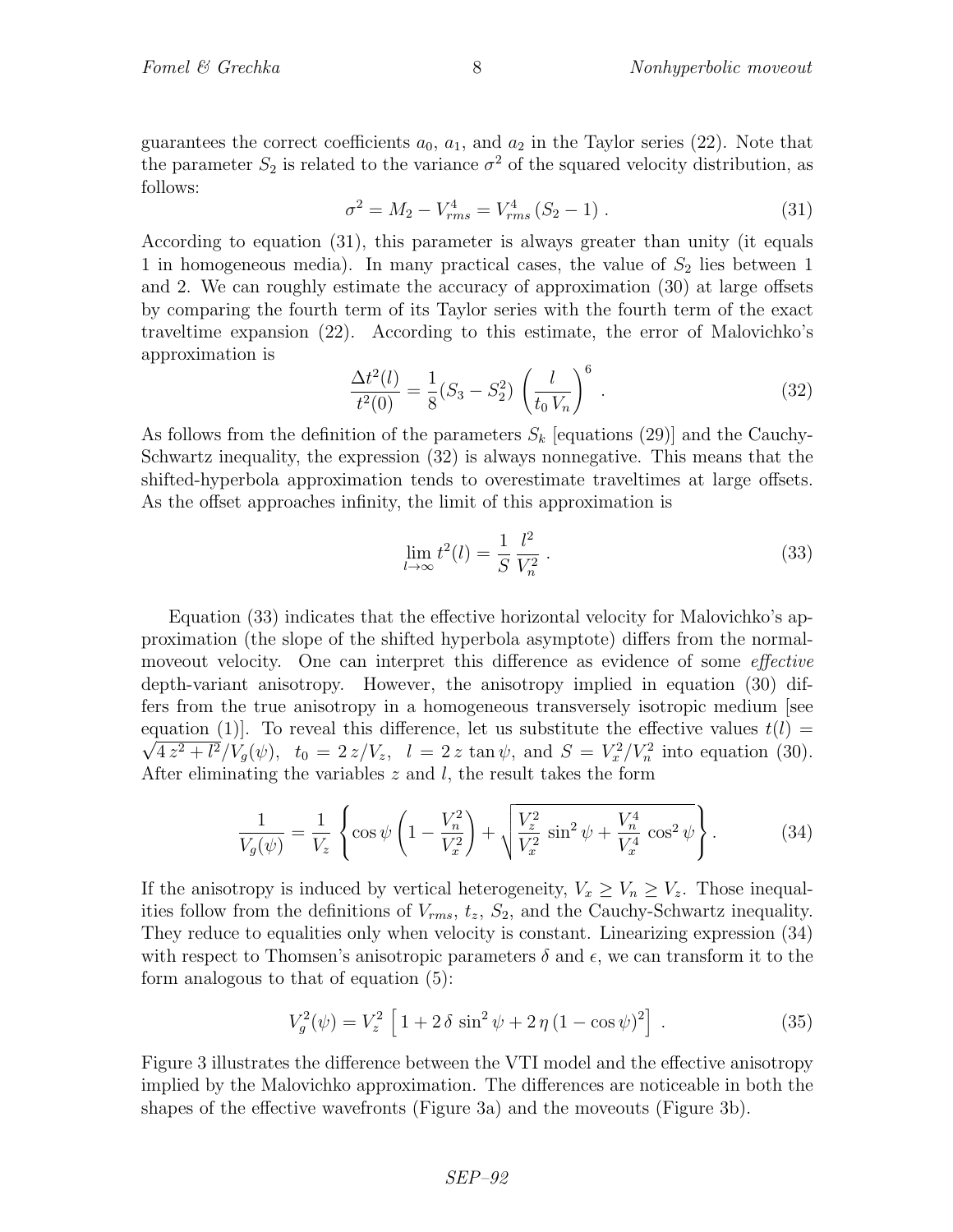

Figure 3: Comparison of the wavefronts (a) and moveouts (b) in the VTI (solid) and vertically inhomogeneous isotropic media (dashed). The values of the effective vertical, horizontal, and NMO velocities are the same in both media and correspond to Thomsen's parameters  $\epsilon = 0.2$  and  $\delta = 0.1$ .

In deriving equation (35), we have assumed the correspondence

$$
S = \frac{V_x^2}{V_n^2} = \frac{1+2\,\epsilon}{1+2\,\delta} \approx 1+2\,\eta \,. \tag{36}
$$

We could also have chosen the value of the parameter of heterogeneity  $S$  that matches the coefficient  $a_2$  given by equation (25) with the corresponding term in the Taylor series (13). Then, the value of  $S$  is (Alkhalifah, 1997)

$$
S = 1 + 8\eta \tag{37}
$$

The difference between equations (36) and (37) is an additional indicator of the fundamental difference between homogeneous VTI and vertically heterogeneous isotropic media. The three-parameter anisotropic approximation (12) can match the reflection moveout in the isotropic model up to the fourth-order term in the Taylor series expansion if the value of  $\eta$  is chosen in accordance with equation (37). We can estimate the error of such an approximation with an equation analogous to (32):

$$
\frac{\Delta t^2(l)}{t^2(0)} = \frac{1}{8}(S_3 - 2 + 3S_2 - 2S_2^2) \left(\frac{l}{t_0 V_n}\right)^6.
$$
\n(38)

The difference between the error estimates (32) and (38) is

$$
\frac{\Delta t^2(l)}{t^2(0)} = \frac{1}{8}(2 - S_2)(S_2 - 1)\left(\frac{l}{t_0 V_n}\right)^6.
$$
\n(39)

For usual values of  $S_2$ , which range from 1 to 2, the expression (39) is positive. This means that the anisotropic approximation (12) overestimates traveltimes in the isotropic heterogeneous model even more than does the shifted hyperbola (30) shown in Figure 3b. Below, we examine which of the two approximations is more suitable when the model includes both vertical heterogeneity and anisotropy.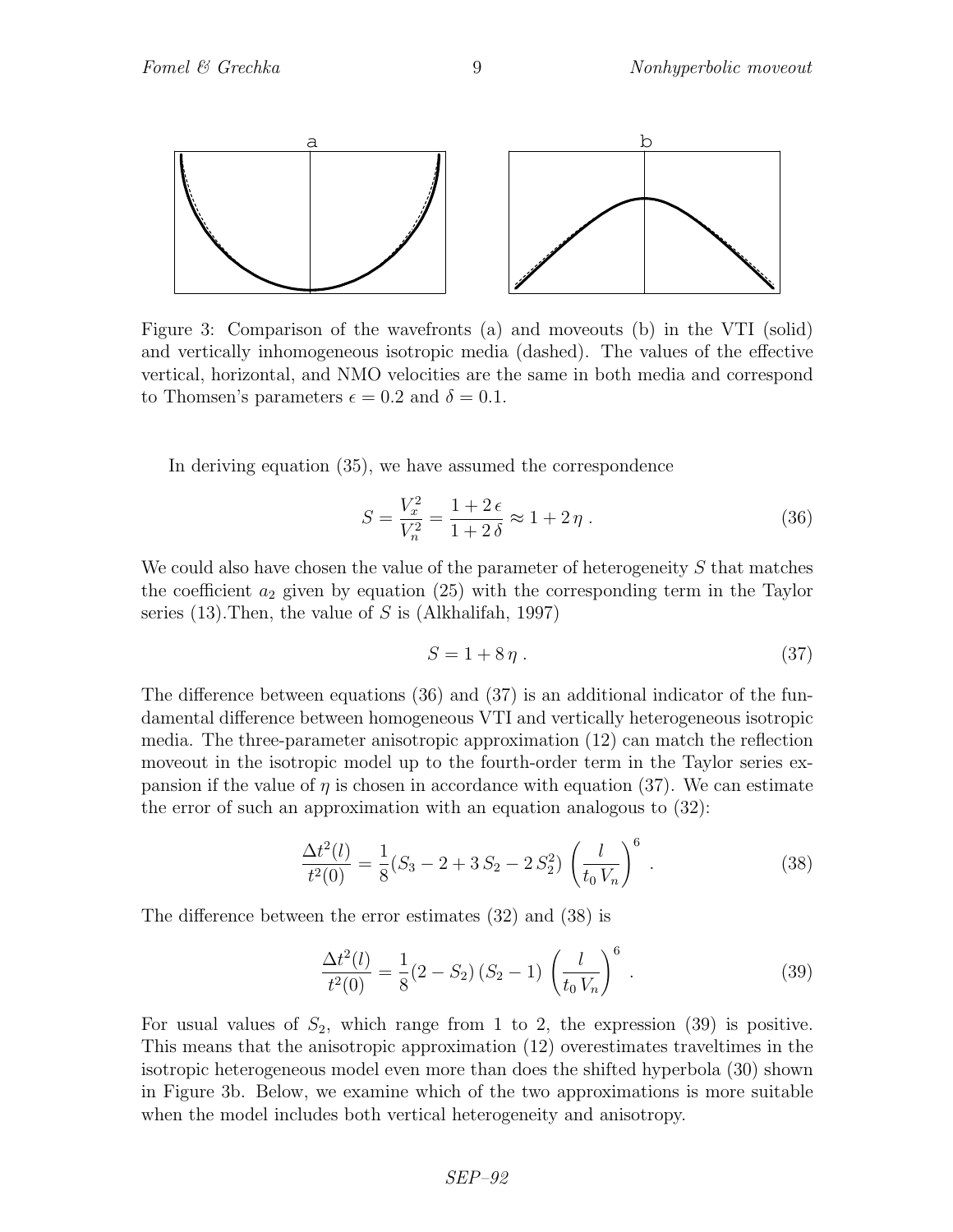#### Vertically heterogeneous VTI model

In a model that includes vertical heterogeneity and anisotropy, both factors influence bending of the rays. The weak anisotropy approximation, however, allows us to neglect the effect of anisotropy on ray trajectories and consider its influence on traveltimes only. This assumption is analogous to the linearization, conventionally done for tomographic inversion. Its application to weak anisotropy has been discussed by Grechka and McMechan (1996). According to the linearization assumption, we can retain isotropic equation (20) describing the ray trajectories and rewrite equation (19) in the form

$$
t(p) = 2 \int_0^z \frac{dz}{V_g(z, \psi(z)) \cos \psi(z)},
$$
\n(40)

where  $V<sub>q</sub>$  is the anisotropic group velocity, which varies both with the depth z and with the ray angle  $\psi$  and has the expression (1). Differentiation of the parametric traveltime equations (40) and (20) and linearization with respect to Thomsen's anisotropic parameters shows that the general form of equations  $(23)$ – $(26)$  remains valid if we replace the definitions of the root-mean-square velocity  $V_{rms}$  and the parameters  $M_k$ by

$$
V_{rms}^2 = \frac{1}{t_z} \int_0^{t_z} V_z^2(t) \left[1 + 2 \,\delta(t)\right] \, dt \,, \tag{41}
$$

$$
M_k = \frac{1}{t_z} \int_0^{t_z} V_z^{2k}(t) \left[1 + 2 \delta(t)\right]^{2k} \left[1 + 8 \eta(t)\right] dt \qquad (k = 2, 3, \ldots). \tag{42}
$$

In homogeneous media, expressions (41) and (42) transform series (22) with coefficients  $(23)$ – $(26)$  into the form equivalent to series  $(13)$ . Two important conclusions follow from equations (41) and (42). First, if the mean value of the anisotropic coefficient  $\delta$  is less than zero, the presence of anisotropy can reduce the difference between the effective root-mean-square velocity and the effective vertical velocity  $V_z = z/t_z$ . In this case, the influence of anisotropy and heterogeneity partially cancel each other, and the moveout curve may behave at small offsets as if the medium were homogeneous and isotropic. This behavior has been noticed by Larner and Cohen (1993). On the other hand, if the anellipticity coefficient  $\eta$  is positive and different from zero, it can significantly increase the values of the heterogeneity parameters  $S_k$  defined by equations (29). Then, the nonhyperbolicity of reflection moveouts at large offsets is stronger than that in isotropic media.

To exemplify the general theory, let us consider a simple analytic model with constant anisotropic parameters and the vertical velocity linearly increasing with depth according to the equation

$$
V_z(z) = V_z(0) (1 + \beta z) = V_z(0) e^{\kappa(z)}, \qquad (43)
$$

where  $\kappa$  is the logarithm of the velocity change. In this case, the analytic expression for the RMS velocity  $V_{rms}$  is found from equation (41) to be

$$
V_{rms}^2 = V_z^2(0) \left(1 + 2 \delta\right) \frac{e^{2\kappa} - 1}{2 \kappa} \,, \tag{44}
$$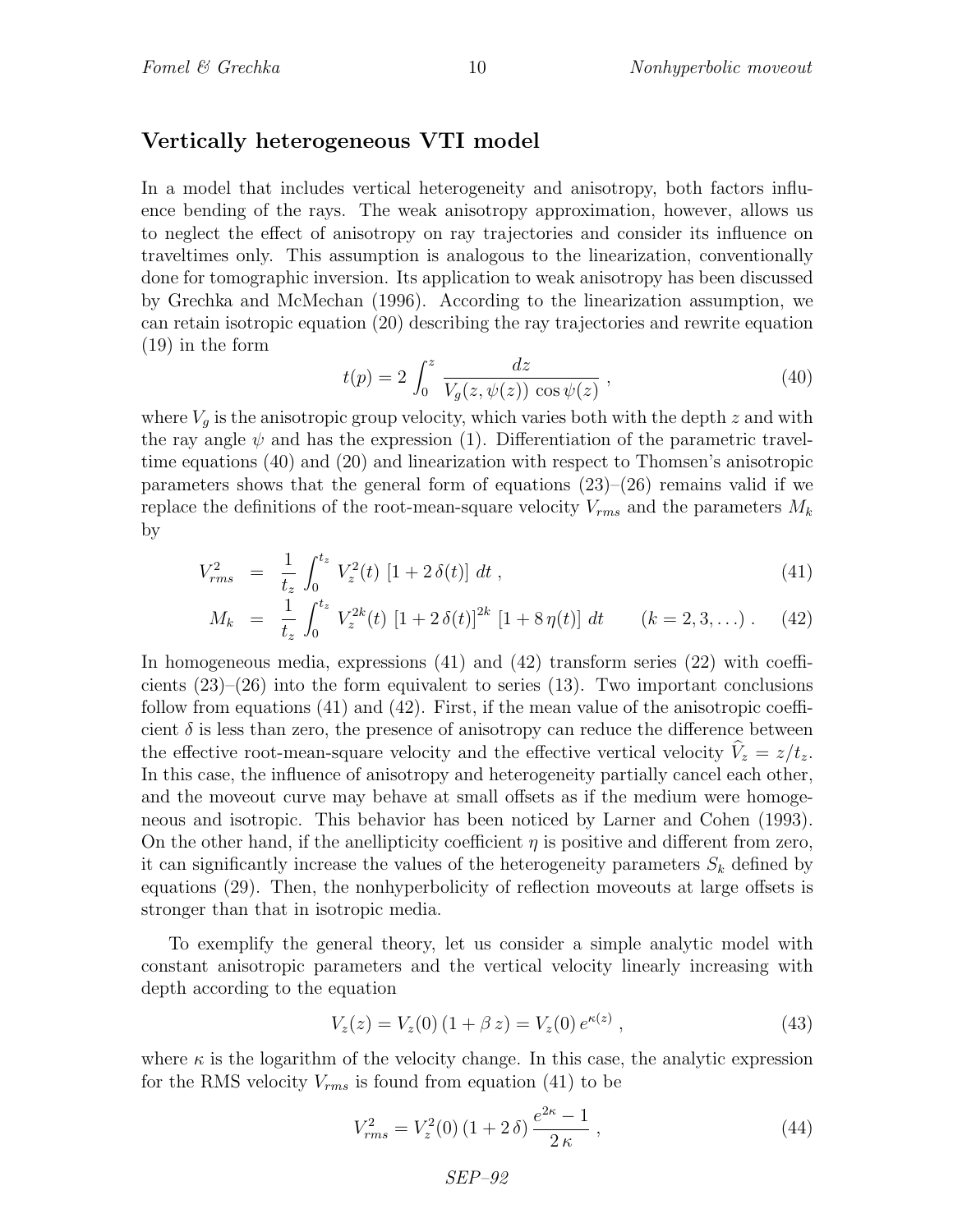while the mean vertical velocity is

$$
\widehat{V}_z = \frac{z}{t_z} = V_z(0) \frac{e^{\kappa} - 1}{\kappa} \,,\tag{45}
$$

where  $\kappa = \kappa(z)$  is evaluated at the reflector depth. Comparing equations (44) and (45), we can see that the squared RMS velocity  $V_{rms}^2$  equals to the squared mean velocity  $\hat{V}_z^2$  if

$$
1 + 2\delta = \frac{2\ (e^{\kappa} - 1)}{\kappa\ (e^{\kappa} + 1)}\,. \tag{46}
$$

For small  $\kappa$ , the estimate of  $\delta$  from equation (46) is

$$
\delta \approx -\frac{\kappa^2}{24} \,. \tag{47}
$$

For example, if the vertical velocity near the reflector is twice that at the surface (i.e.,  $\kappa = \ln 2 \approx 0.69$ , having the anisotropic parameter  $\delta$  as small as  $-0.02$  is sufficient to cancel out the influence of heterogeneity on the normal-moveout velocity. The values of parameters  $S_2$  and  $S_3$ , found from equations (29), (41) and (42), are

$$
S_2 = (1 + 8\eta) \kappa \frac{e^{2\kappa} + 1}{e^{2\kappa} - 1}, \qquad (48)
$$

$$
S_3 = \frac{4}{3} (1 + 8 \eta) \kappa^2 \frac{e^{4\kappa} + e^{2\kappa} + 1}{(e^{2\kappa} - 1)^2} . \tag{49}
$$

Substituting equations (48) and (49) into the estimates (32) and (38) and linearizing them both in  $\eta$  and in  $\kappa$ , we find that the error of anisotropic traveltime approximation (12) in the linear velocity model is

$$
\frac{\Delta t^2(l)}{t^2(0)} = -\frac{\kappa^2 (1 - 8 \eta)}{12} \left(\frac{l}{t_0 V_n}\right)^6,
$$
\n(50)

while the error of the shifted-hyperbola approximation  $(30)$  is

$$
\frac{\Delta t^2(l)}{t^2(0)} = \left(\frac{\kappa^2 (1 - 8\,\eta)}{24} - \eta\right) \left(\frac{l}{t_0 V_n}\right)^6 \,. \tag{51}
$$

Comparing equations (50) and (51), we conclude that if the medium is elliptically anisotropic  $(\eta = 0)$ , the shifted hyperbola can be twice as accurate as the anisotropic equation (assuming the optimal choice of parameters). The accuracy of the latter, however, increases when the anellipticity coefficient  $\eta$  grows and becomes higher than that of the shifted hyperbola if  $\eta$  satisfies the approximate inequality

$$
\eta \ge \frac{\kappa^2}{8\left(1+\kappa^2\right)}\,. \tag{52}
$$

For instance, if  $\kappa = \ln 2$ , inequality (52) yields  $\eta \ge 0.03$ , a quite small value.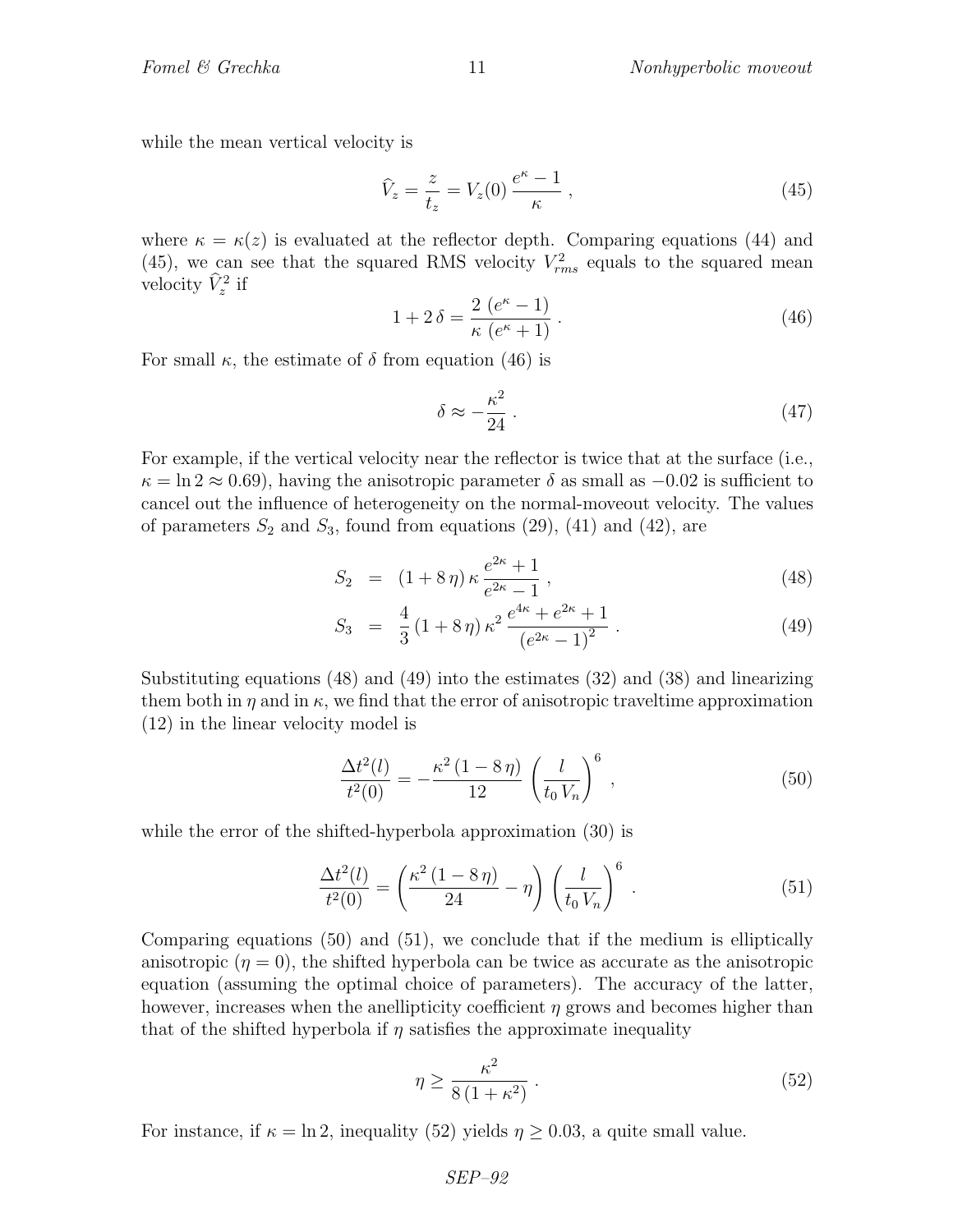## CURVILINEAR REFLECTOR

Reflector curvature can also cause nonhyperbolic reflection moveout. In isotropic media, local dip of the reflector influences the normal-moveout velocity, while reflector curvature introduces nonhyperbolic moveout. When overlaying layer is also anisotropic, both hyperbolic and nonhyperbolic moveouts for reflections from curved reflectors also become functions of the anisotropic parameters.

#### Curved reflector beneath isotropic medium

If the reflector has the shape of a dipping plane beneath a homogeneous isotropic medium, the reflection moveout in the dip direction is a hyperbola (Levin, 1971)

$$
t^2(l) = t_0^2 + \frac{l^2}{V_n^2} \,. \tag{53}
$$

Here

$$
t_0 = \frac{2L}{V_z},\tag{54}
$$

$$
V_n = \frac{V_z}{\cos \alpha} \,, \tag{55}
$$

L is the length of the zero-offset ray, and  $\alpha$  is the reflector dip. Formula (53) is inaccurate if the reflector is both dipping and curved. The Taylor series expansion for moveout in this case has the form of equation (22), with coefficients (Fomel, 1994)

$$
a_2 = \frac{\cos^2 \alpha \sin^2 \alpha G}{4 V_z^2 L^2}, \qquad (56)
$$

$$
a_3 = -\frac{\cos^2 \alpha \sin^2 \alpha G^2}{16 V_z^2 L^4} \left( \cos 2\alpha + \sin 2\alpha \frac{G K_3}{K_2^2 L} \right) , \qquad (57)
$$

where

$$
G = \frac{K_2 L}{1 + K_2 L} \,,\tag{58}
$$

 $K_2$  is the reflector curvature [defined by equation (61)] at the reflection point of the zero-offset ray, and  $K_3$  is the third-order curvature [equation (62)]. If the reflector has an explicit representation  $z = z(x)$ , then the parameters in equations (56) and (57) are

$$
\tan \alpha = \frac{dz}{dx},\tag{59}
$$

$$
L = \frac{z}{\cos \alpha} \,, \tag{60}
$$

$$
K_2 = \frac{d^2 z}{dx^2} \cos^3 \alpha , \qquad (61)
$$

$$
K_3 = \frac{d^3 z}{dx^3} \cos^4 \alpha - 3 K_2^2 \tan \alpha . \tag{62}
$$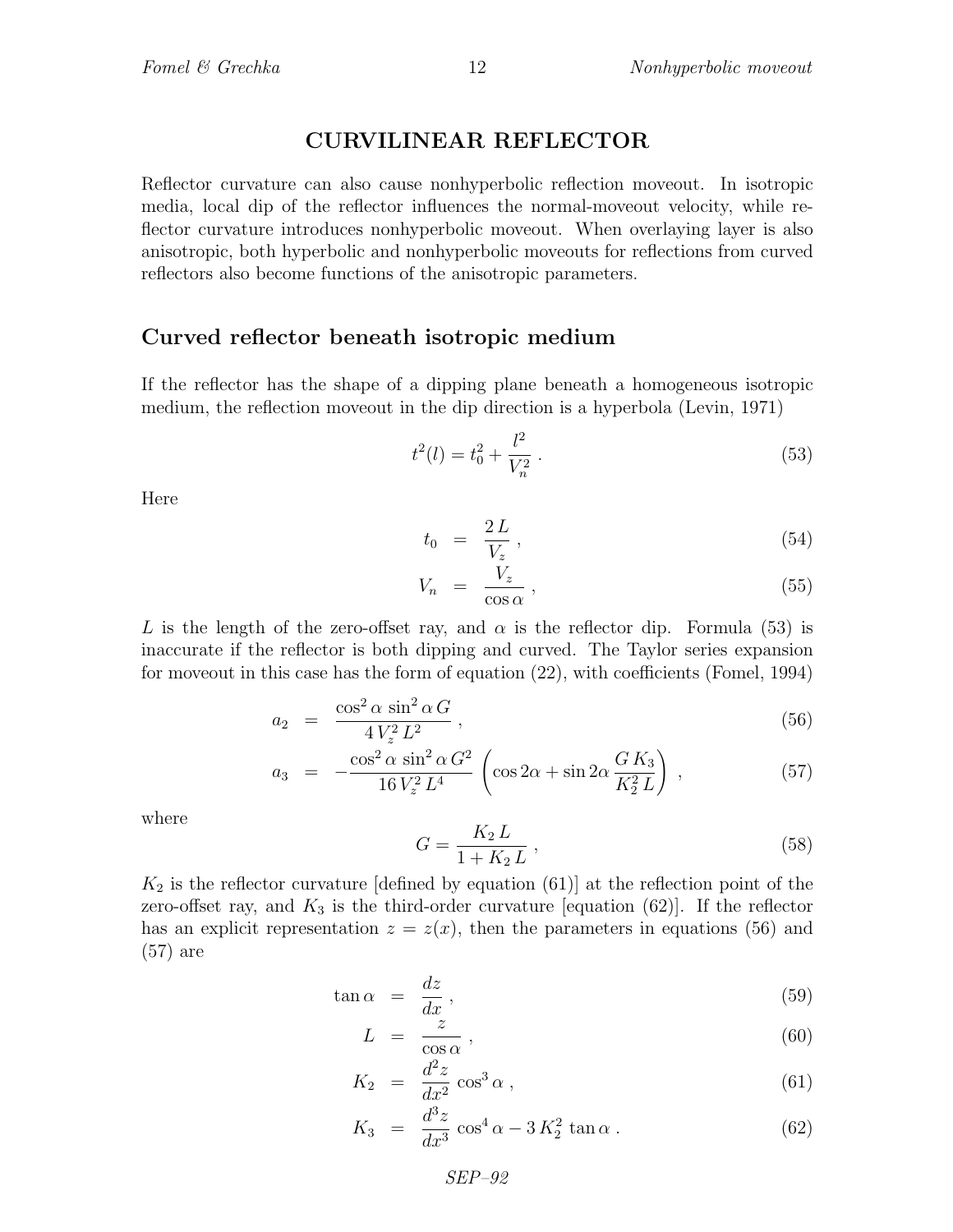Keeping only three terms in the Taylor series leads to the approximation

$$
t^{2}(l) = t_{0}^{2} + \frac{l^{2}}{V_{n}^{2}} + \frac{G l^{4} \tan^{2} \alpha}{V_{n}^{2} \left(V_{n}^{2} t_{0}^{2} + G l^{2}\right)} ,
$$
 (63)

where we included the denominator in the third term to ensure that the traveltime behavior at large offsets satisfies the obvious limit

$$
\lim_{l \to \infty} t^2(l) = \frac{l^2}{V_z^2} \,. \tag{64}
$$

As indicated by equation (61), the sign of the curvature  $K_2$  is positive if the reflector is locally convex (i.e., an anticline-type). The sign of  $K_2$  is negative for concave, syncline-type reflectors. Therefore, the coefficient  $G$  expressed by equation (58) and, likewise, the nonhyperbolic term in (63) can take both positive and negative values. This means that only for concave reflectors in homogeneous media do nonhyperbolic moveouts resemble those in VTI and vertically heterogeneous media. Convex surfaces produce nonhyperbolic moveout with the opposite sign. Clearly, equation (63) is not accurate for strong negative curvatures  $K_2 \approx -1/L$ , which cause focusing of the reflected rays and triplications of the reflection traveltimes.

In order to evaluate the accuracy of approximation (63), we can compare it with the exact expression for a point diffractor, which is formally a convex reflector with an infinite curvature. The exact expression for normal moveout in the present notation is

$$
t(l) = \frac{\sqrt{z^2 + (z \tan \alpha - l/2)^2} + \sqrt{z^2 + (z \tan \alpha + l/2)^2}}{V_z},
$$
(65)

where z is the depth of the diffractor, and  $\alpha$  is the angle from vertical of the zero-offset ray. Figure 4 shows the relative error of approximation (63) as a function of the ray angle for offset l twice the diffractor depth z. The maximum error of about  $1\%$  occurs at  $\alpha \approx 50^{\circ}$ . We can expect equation (63) to be even more accurate for reflectors with smaller curvatures.

### Curved reflector beneath homogeneous VTI medium

For a dipping curved reflector in a homogeneous VTI medium, the ray trajectories of the incident and reflected waves are straight, but the location of the reflection point is no longer controlled by the isotropic laws. To obtain analytic expressions in this model, we use the theoremthat connects the derivatives of the common-midpoint traveltime with the derivatives of the one-way traveltimes for an imaginary wave originating at the reflection point of the zero-offset ray. This theorem, introduced for the second-order derivatives by Chernjak and Gritsenko (1979), is usually called the normal incidence point (NIP) theorem (Hubral and Krey, 1980; Hubral, 1983). Although the original proof did not address anisotropy, it is applicable to anisotropic media because it is based on the fundamental Fermat's principle. The "normal incidence" point in anisotropic media is the point of incidence for the zero-offset ray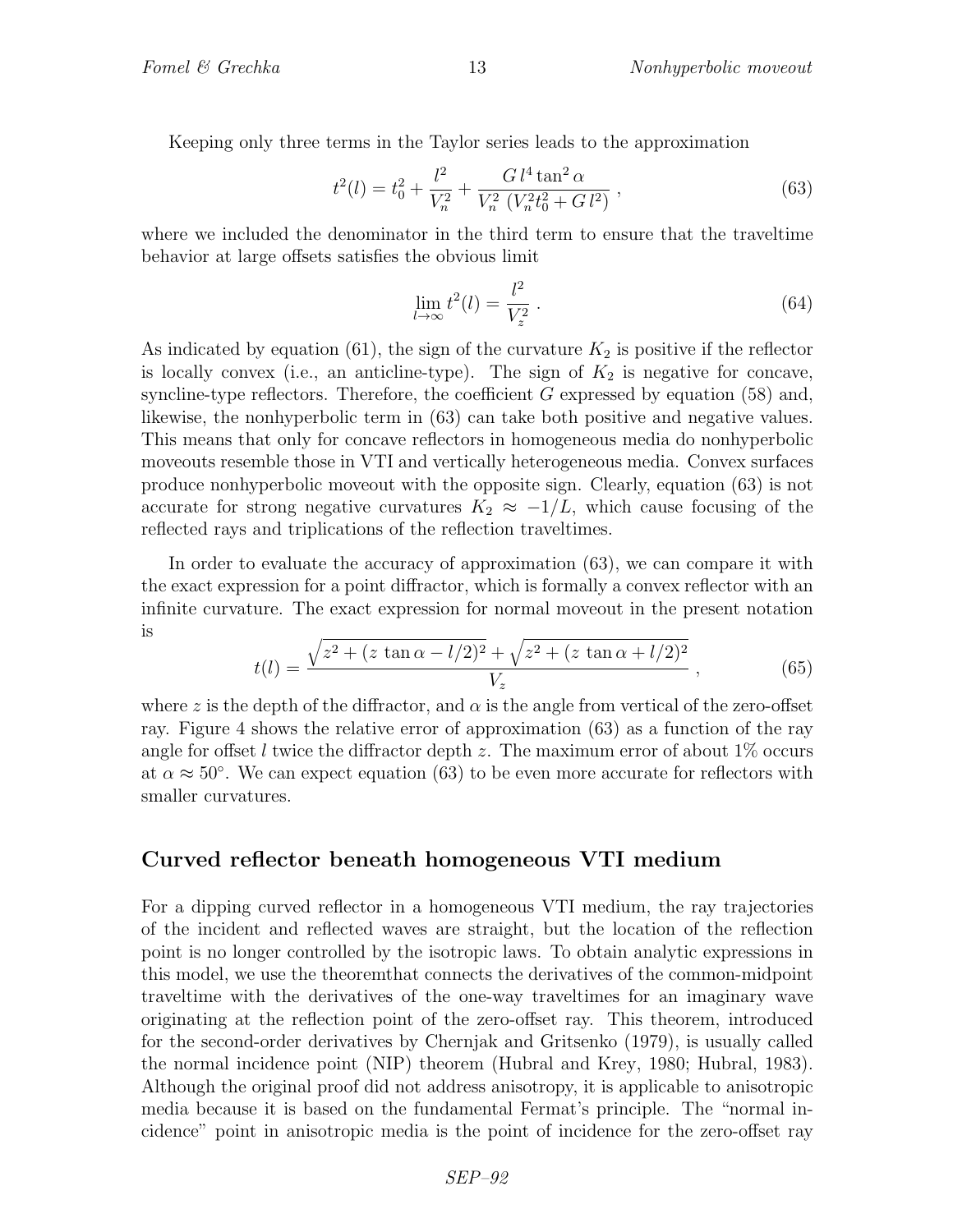

Figure 4: Relative error e of the nonhyperbolic moveout approximation (63) for a point diffractor. The error corresponds to offset  $l$  twice the diffractor depth  $z$  and is plotted against the angle from vertical  $\alpha$  of the zero-offset ray.

(which is, in general, not normal to the reflector). In Appendix A, we review the NIP theorem, as well as its extension to the high-order traveltime derivatives (Fomel, 1994).

Two important equations derived in Appendix A are:

$$
\left. \frac{\partial^2 t}{\partial l^2} \right|_{l=0} = \left. \frac{1}{2} \frac{\partial^2 T}{\partial y^2} \right|, \tag{66}
$$

$$
\left. \frac{\partial^4 t}{\partial l^4} \right|_{l=0} = \left. \frac{1}{8} \frac{\partial^4 T}{\partial y^4} - \frac{3}{8} \left( \frac{\partial^2 T}{\partial x^2} \right)^{-1} \left( \frac{\partial^3 T}{\partial y^2 \partial x} \right)^2 ,\right. \tag{67}
$$

where  $T(x, y)$  is the one-way traveltime of the direct wave propagating from the reflection point x to the point y at the surface  $z = 0$ . All derivatives in equations (66) and (67) are evaluated at the zero-offset ray. Both equations are based solely on Fermat's principle and, therefore, remain valid in any type of media for reflectors of an arbitrary shape, assuming that the traveltimes possess the required order of smoothness. It is especially convenient to use equations (66) and (67) in homogeneous media, where the direct traveltime T can be expressed explicitly.

To apply equations (66) and (67) in VTI media, we need to start with tracing the zero-offset ray. According to Fermat's principle, the ray trajectory must correspond to an extremum of the traveltime. For the zero-offset ray, this simply means that the one-way travel time  $T$  satisfies the equation

$$
\frac{\partial T}{\partial x} = 0 \,, \tag{68}
$$

where

$$
T(x,y) = \frac{\sqrt{z^2(x) + (x - y)^2}}{V_g(\psi(x,y))}.
$$
 (69)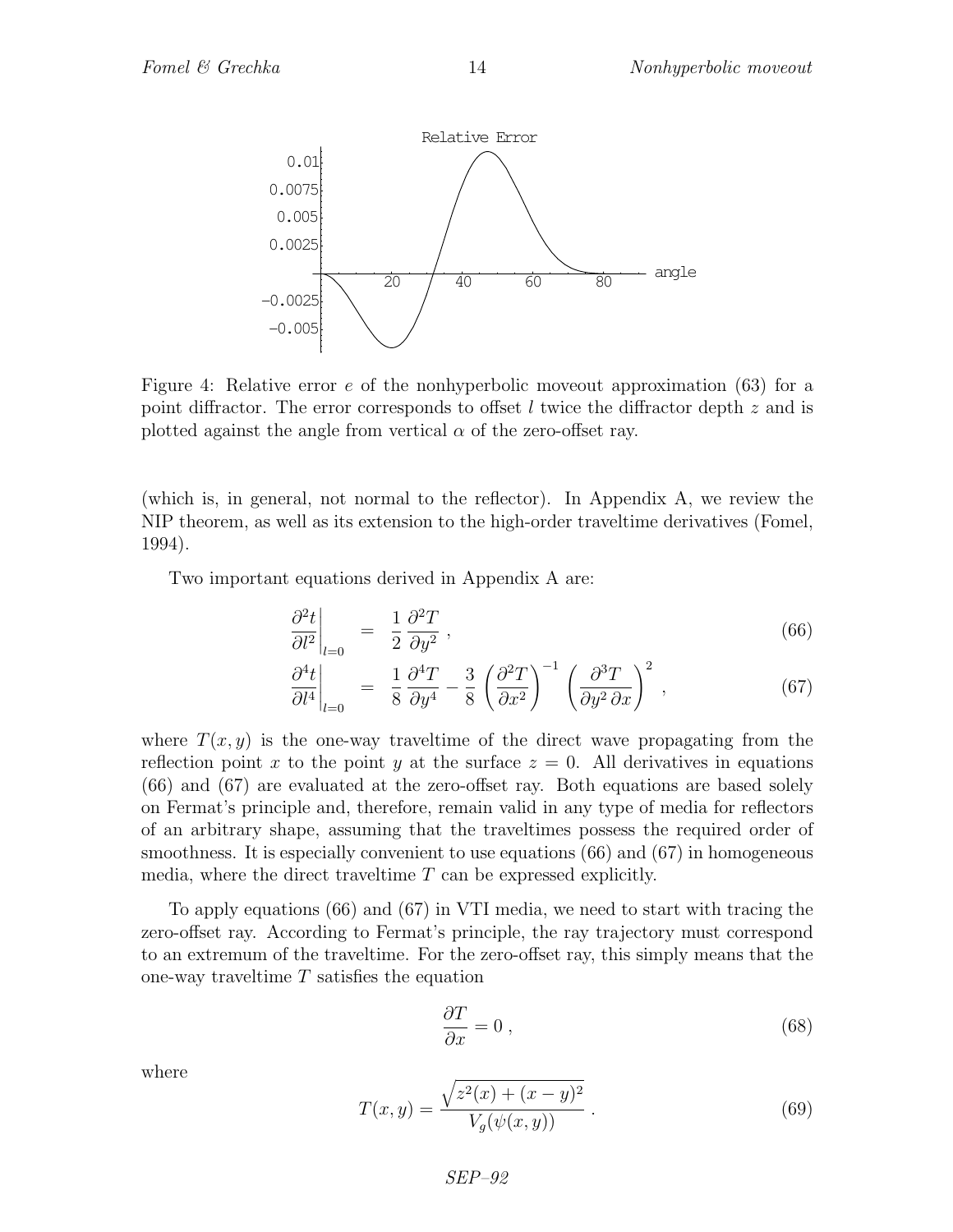Here, the function  $z(x)$  describes the reflector shape, and  $\psi$  is the ray angle given by the trigonometric relationship (Figure 5)

$$
\cos \psi(x, y) = \frac{z(x)}{\sqrt{z^2(x) + (x - y)^2}}.
$$
\n(70)

Substituting approximate equation (5) for the group velocity  $V_g$  into equation (69) and linearizing it with respect to the anisotropic parameters  $\delta$  and  $\eta$ , we can solve equation  $(68)$  for y, obtaining

$$
y = x + z \tan \alpha \left( 1 + 2 \delta + 4 \eta \sin^2 \alpha \right) \tag{71}
$$

or, in terms of  $\psi$ ,

$$
\tan \psi = \tan \alpha \left( 1 + 2 \delta + 4 \eta \sin^2 \alpha \right),\tag{72}
$$

where  $\alpha$  is the local dip of the reflector at the reflection point x. Equation (72) shows that, in VTI media, the angle  $\psi$  of the zero-offset ray differs from the reflector dip  $\alpha$  (Figure 5). As one might expect, the relative difference is approximately linear in Thomsen anisotropic parameters.



Figure 5: Zero-offset reflection from a curved reflector beneath a VTI medium (a scheme). Note that the ray angle  $\psi$  is not equal to the local reflector dip  $\alpha$ .

Now we can apply equation (66) to evaluate the second term of the Taylor series expansion (22) for a curved reflector. The linearization in anisotropic parameters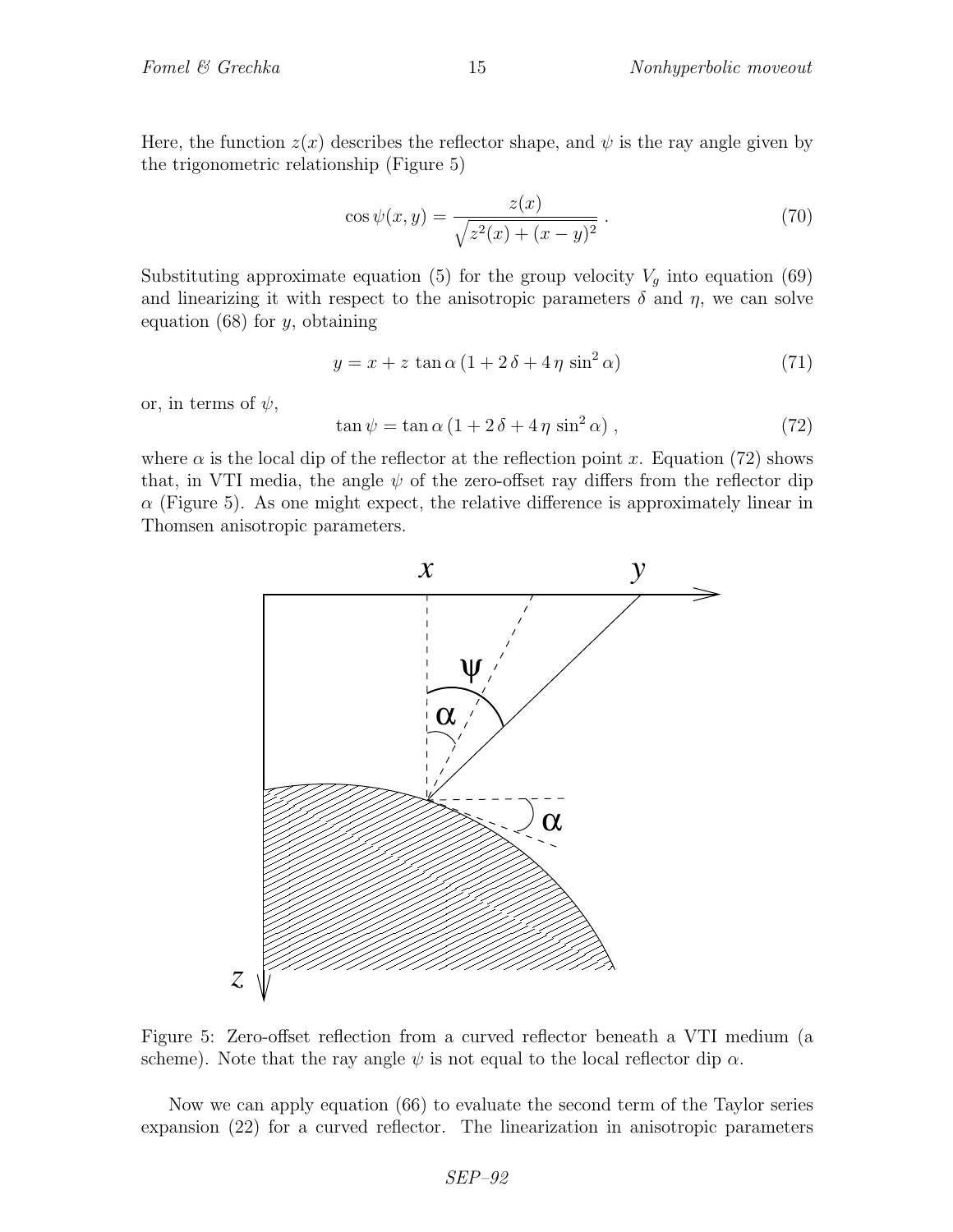leads to the expression

$$
a_1 = \frac{1}{V_n^2} = \frac{\cos^2 \alpha}{V_z^2 \left(1 + 2\,\delta\,(1 + \sin^2 \alpha) + 6\,\eta\,\sin^2 \alpha\,(1 + \cos^2 \alpha)\right)}\,,\tag{73}
$$

which is equivalent to that derived by Tsvankin (1995). As in isotropic media, the normal-moveout velocity does not depend on the reflector curvature. Its dip dependence, however, is an important indicator of anisotropy, especially in areas of conflicting dips (Alkhalifah and Tsvankin, 1995).

Finally, using equation (67), we determine the third coefficient of the Taylor series. After linearization in anisotropic parameters and lengthy algebra, the result takes the form

$$
a_2 = \frac{A}{V_n^4 t_0^2} \,,\tag{74}
$$

where

$$
A = G \tan^2 \alpha + 2 \delta G \sin^2 \alpha (2 + \tan^2 \alpha - G) - 2 \eta (1 - 4 \sin^2 \alpha) + 4 \eta G \sin^2 \alpha (6 \cos^2 \alpha + \sin^2 \alpha (\tan^2 \alpha - 3 G)),
$$
 (75)

and the coefficient  $G$  is defined by equation (58). For zero curvature (a plane reflector)  $G = 0$ , and the only term remaining in equation (75) is

$$
A = -2\eta \left(1 - 4\sin^2\alpha\right). \tag{76}
$$

If the reflector is curved, we can rewrite the isotropic equation (63) in the form

$$
t^{2}(l) = t_{0}^{2} + \frac{l^{2}}{V_{n}^{2}} + \frac{Al^{4}}{V_{n}^{2} \left(V_{n}^{2} t_{0}^{2} + Gl^{2}\right)} ,
$$
\n
$$
\tag{77}
$$

where the normal-moveout velocity  $V_n$  and the quantity A are given by equations (73) and (75), respectively. Equation (77) approximates the nonhyperbolic moveout in homogeneous VTI media above a curved reflector. For small curvature, the accuracy of this equation at finite offsets can be increased by modifying the denominator in the quartic term similarly to that done by Grechka and Tsvankin (1998) for VTI media.

#### ANISOTROPY VERSUS LATERAL HETEROGENEITY

The nonhyperbolic moveout in homogeneous VTI media with one horizontal reflector is similar to that caused by lateral heterogeneity in isotropic models. In this section, we discuss this similarity following the results of Grechka (1998).

The angle dependence of the group velocity in equations (1) and (5) is characterized by *small* anisotropic coefficients. Therefore, we can assume that an analogous influence of lateral heterogeneity might be caused by small velocity perturbations.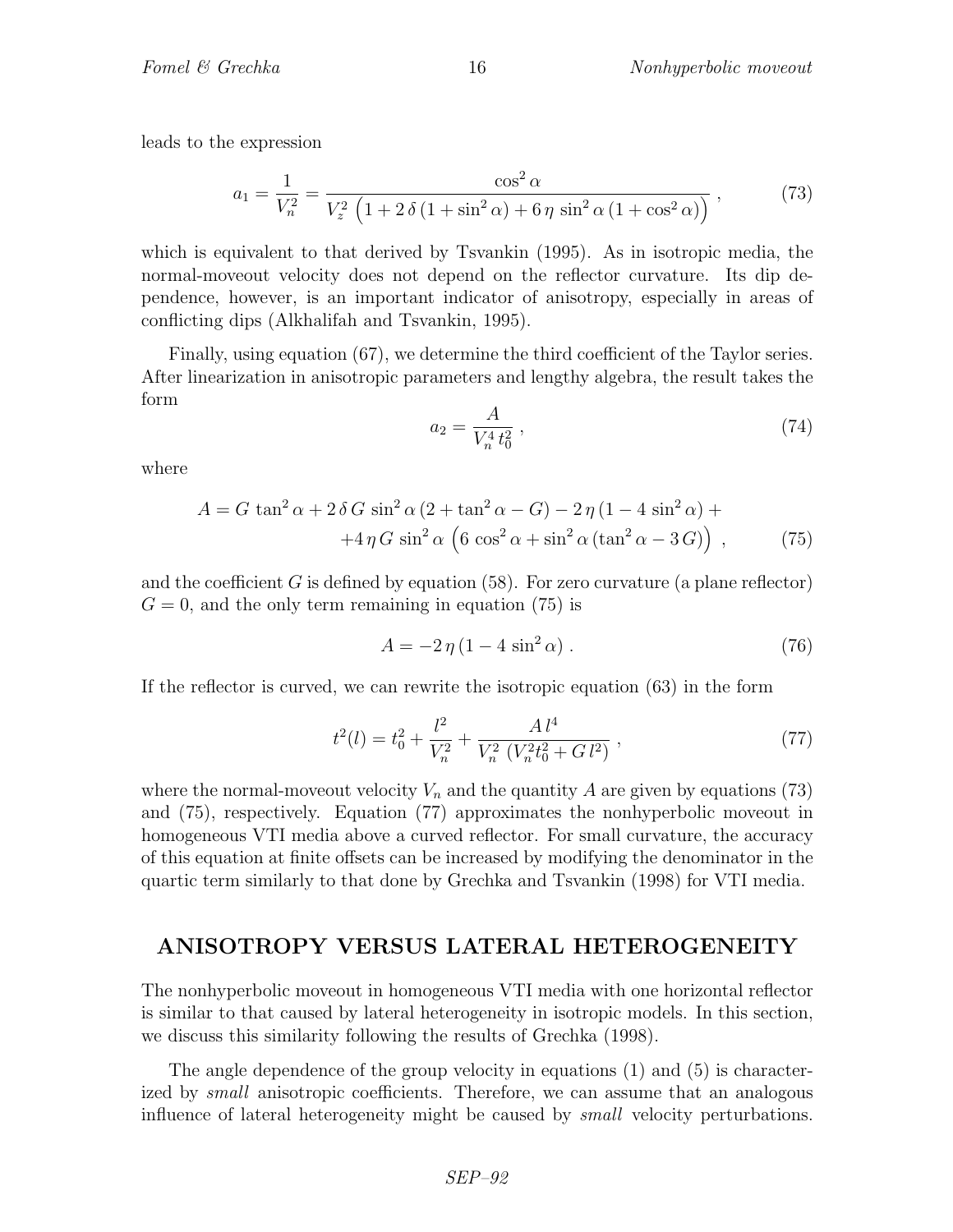(Large lateral velocity changes can cause behavior too complicated for analytic description.) An appropriate model is a plane laterally heterogeneous layer with the velocity

$$
V(y) = V_0 [1 + c(y)], \qquad (78)
$$

where  $|c(y)| \ll 1$  is a dimensionless function. The velocity  $V(y)$  given by equation (78) has the generic perturbation form that allows us to use the tomographic linearization assumption. That is, we neglect the ray bending caused by the small velocity perturbation c and compute the perturbation of traveltimes along straight rays in the constant-velocity background. Thus, we can rewrite equation (9) as

$$
t(l) = \frac{\sqrt{4 z^2 + l^2}}{l} \int_{y-l/2}^{y+l/2} \frac{d\xi}{V_z(\xi)} ,
$$
 (79)

where  $\gamma$  is the midpoint location and the integration limits correspond to the source and receiver locations. For simplicity and without loss of generality, we can set  $y$  to zero. Linearizing equation (79) with respect to the small perturbation  $c(y)$ , we get

$$
t(l) = \frac{\sqrt{4 z^2 + l^2}}{V_0} \left[ 1 - \frac{1}{l} \int_{-l/2}^{l/2} c(\xi) d\xi \right] . \tag{80}
$$

It is clear from equation (80) that lateral heterogeneity can cause many different types of the nonhyperbolic moveout. In particular, comparing equations (80) and (11), we conclude that a pseudo-anisotropic behavior of traveltimes is produced by lateral heterogeneity in the form

$$
c(l) = \frac{d}{dl} \left[ \frac{l^3(l^2\epsilon + 4z^2\delta)}{(l^2 + 4z^2)^2} \right]
$$
 (81)

or, in the linear approximation,

$$
c(l) = \frac{4 \delta t_0^2 V_n^2 l^2 \left(3 t_0^2 V_n^2 - l^2\right) + \epsilon l^4 \left(5 t_0^2 V_n^2 + l^2\right)}{16 \left(t_0^2 V_n^2 + l^2\right)^3} \,,\tag{82}
$$

where  $\delta$  and  $\epsilon$  should be considered now as parameters, describing the *isotropic* laterally heterogeneous velocity field. Equation (82) indicates that the velocity heterogeneity  $c(y)$  that reproduces moveout (12) in a homogeneous VTI medium, is a symmetric function of the offset  $l$ . This is not surprising because the velocity function (1), corresponding to vertical transverse isotropy, is symmetric as well.

### CONCLUSIONS

Nonhyperbolic reflection moveout of P-waves is sometimes considered as an important indicator of anisotropy. Its correct interpretation, however, is impossible without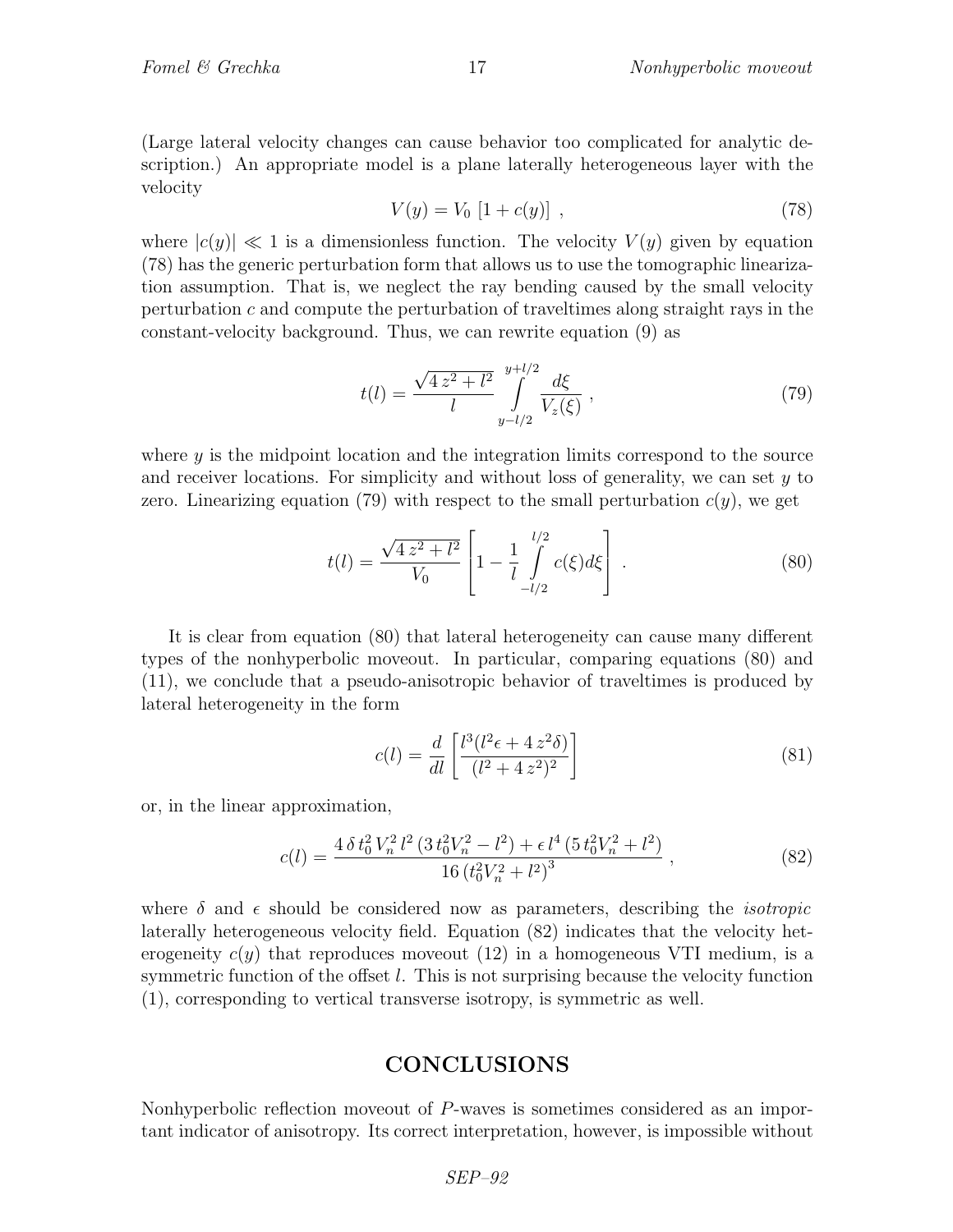taking other factors into account. In this paper, we have considered three other important factors: vertical heterogeneity, curvature of the reflector, and lateral heterogeneity. Each of them can have an influence on nonhyperbolic behavior of the reflection moveout comparable to that of anisotropy. In particular, vertical heterogeneity produces a depth-variant anisotropic pattern that differs from that in VTI media. For isotropic media, this pattern is reasonably well approximated by the shifted hyperbola. In a vertically heterogeneous VTI medium, the parameters of anisotropy should be replaced with their effective values. For a curved reflector in a homogeneous VTI medium, we have developed an approximation based on the Taylor series expansion of the traveltime with both the reflector curvature and the anisotropic parameters entering the nonhyperbolic term. Lateral heterogeneity can effectively mimic the influence of virtually any anisotropy.

The theoretical results of this paper are directly applicable to modeling of the nonhyperbolic moveout. The general formulas connecting the derivatives of reflection traveltime with those of direct waves are particularly attractive in this context. For smooth velocity models, these formulas reduce the problem of tracing a family of reflected rays to tracing only one zero-offset ray. Practical estimation and inversion of nonhyperbolic moveout is a different and more difficult problem than is the forward one. Given that a variety of reasons might cause similar nonhyperbolic moveout of P-waves, its inversion will be nonunique. Nevertheless, the theoretical guidelines provided by the analytical theory are helpful for the correct formulation of the inverse problems. They explicitly show us which medium parameters we may hope to extract from the kinematics of long-spread P-wave reflection data.

#### ACKNOWLEDGMENTS

This paper is the result of a year-long email correspondence. Its outline was created when the first author visited Colorado School of Mines. We acknowledge the support of the Stanford Exploration Project and the Center for Wave Phenomena (CWP) Consortium Project. The second author was also supported by the United States Department of Energy (Award #DE-FG03-98ER14908). We thank Ken Larner and Petr Jilek for reviewing the manuscript, and Ilya Tsvankin and other members of the A(nisotropy)-team for insightful discussions.

## APPENDIX A

### NORMAL MOVEOUT BEYOND THE NIP THEOREM

In this Appendix, we derive equations that relate traveltime derivatives of the reflected wave, evaluated at the zero offset point, and traveltime derivatives of the direct wave, evaluated in the vicinity of the zero-offset ray. Such a relationship for second-order derivatives is known as the NIP (normal incidence point) theorem (Chernjak and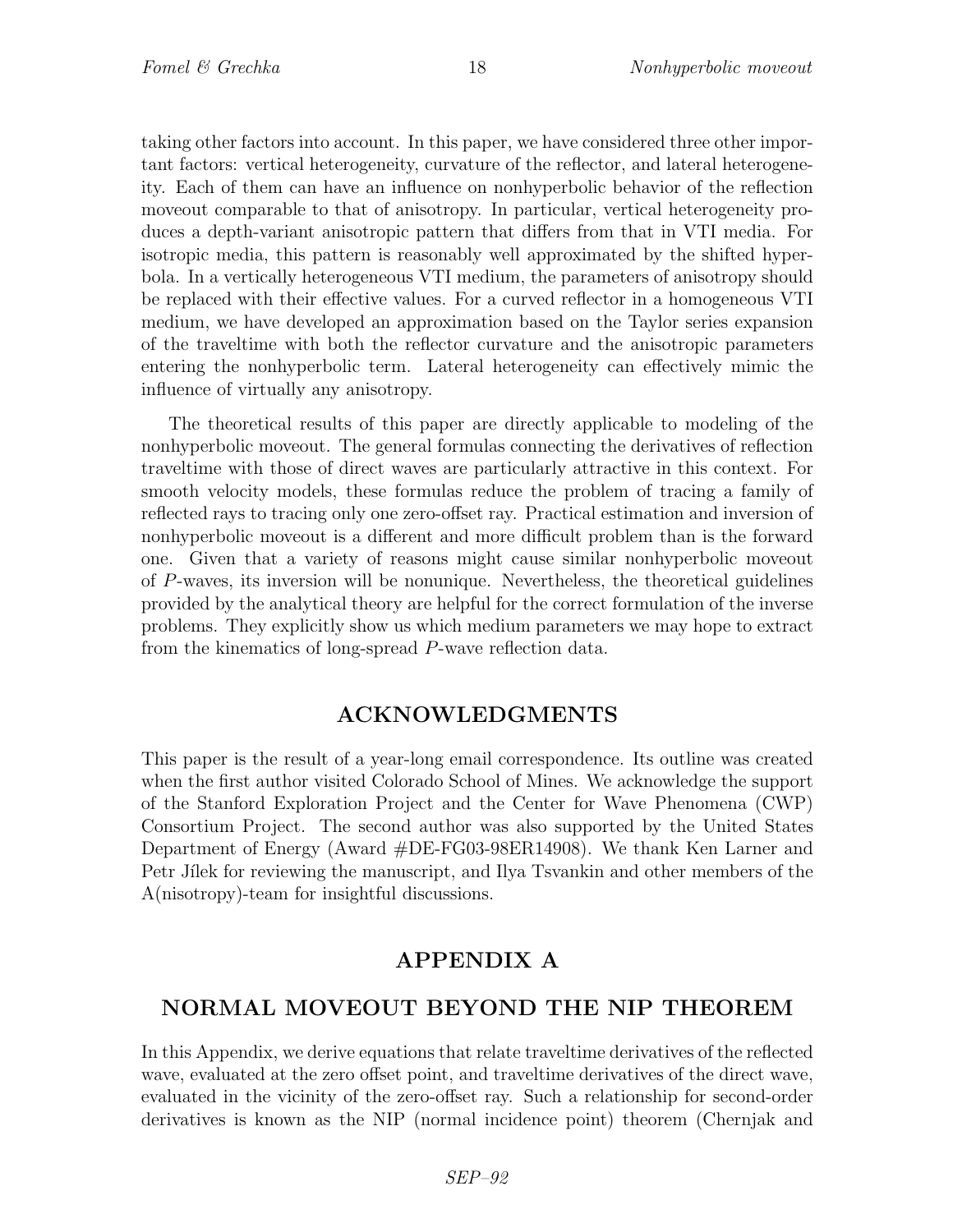Gritsenko, 1979; Hubral and Krey, 1980; Hubral, 1983). Its extension to high-order derivatives is described by Fomel (1994).

Reflection traveltime in any type of model can be considered as a function of the source and receiver locations s and r and the location of the reflection point x, as follows:

$$
t(y, h) = F(y, h, x(y, h)) , \t(A-1)
$$

where y is the midpoint  $\left(y = \frac{s+r}{2}\right)$ 2 ), h is the half-offset  $(h = \frac{r-s}{2})$ 2 ), and the function  $F$ has a natural decomposition into two parts corresponding to the incident and reflected rays:

$$
F(y, h, x) = T(y - h, x) + T(y + h, x), \qquad (A-2)
$$

where  $T$  is the traveltime of the direct wave. Clearly, at the zero-offset point,

$$
t(y,0) = 2T(y,x) , \t(A-3)
$$

where  $x = x(y, 0)$  corresponds to the reflection point of the zero-offset ray.

Differentiating equation  $(A-1)$  with respect to the half-offset h and applying the chain rule, we obtain

$$
\frac{\partial t}{\partial h} = \frac{\partial F}{\partial h} + \frac{\partial F}{\partial x} \frac{\partial x}{\partial h}.
$$
 (A-4)

According to Fermat's principle, one of the fundamental principles of ray theory, the ray trajectory of the reflected wave corresponds to an extremum value of the traveltime. Parameterizing the trajectory in terms of the reflection point location  $x$ and assuming that  $F$  is a smooth function of  $x$ , we can write Fermat's principle in the form

$$
\frac{\partial F}{\partial x} = 0 \tag{A-5}
$$

Equation (A-5) must be satisfied for any values of x and h. Substituting this equation into equation (A-4) leads to the equation

$$
\frac{\partial t}{\partial h} = \frac{\partial F}{\partial h} \tag{A-6}
$$

Differentiating  $(A-6)$  again with respect to h, we arrive at the equation

$$
\frac{\partial^2 t}{\partial h^2} = \frac{\partial^2 F}{\partial h^2} + \frac{\partial^2 F}{\partial h \partial x} \frac{\partial x}{\partial h}.
$$
 (A-7)

Interchanging the source and receiver locations doesn't change the reflection point position (the principle of reciprocity). Therefore,  $x$  is an even function of the offset h, and we can simplify equation  $(A-7)$  at zero offset, as follows:

$$
\left. \frac{\partial^2 t}{\partial h^2} \right|_{h=0} = \left. \frac{\partial^2 F}{\partial h^2} \right|_{h=0} . \tag{A-8}
$$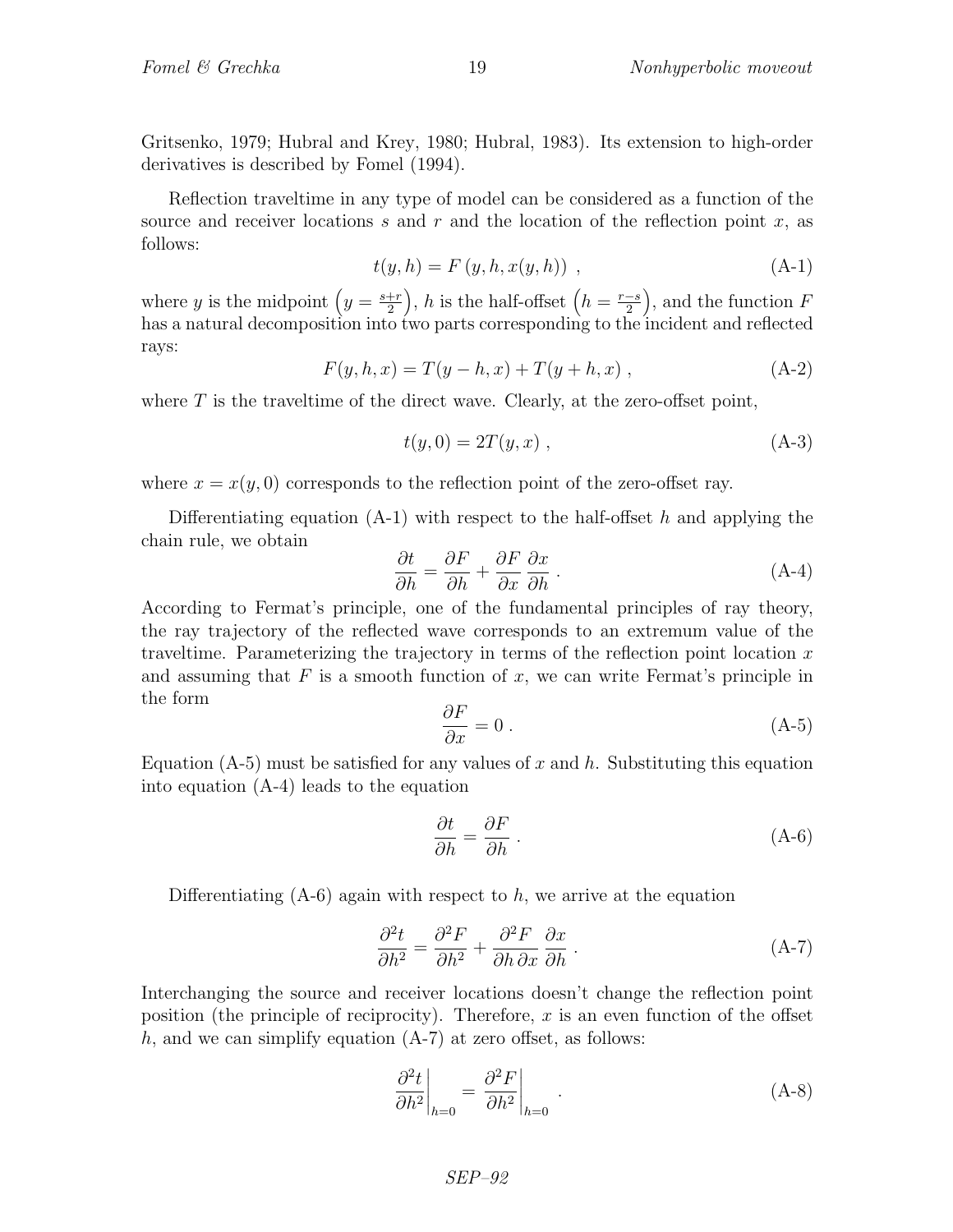Substituting the expression for the function  $F(A-2)$  into  $(A-8)$  leads to the equation

$$
\left. \frac{\partial^2 t}{\partial h^2} \right|_{h=0} = 2 \frac{\partial^2 T}{\partial y^2} , \qquad (A-9)
$$

which is the mathematical formulation of the NIP theorem. It proves that the secondorder derivative of the reflection traveltime with respect to the offset is equal, at zero offset, to the second derivative of the direct wave traveltime for the wave propagating from the incidence point of the zero-offset ray. One immediate conclusion from the NIP theorem is that the short-spread normal moveout velocity, connected with the derivative in the left-hand-side of equation (A-9) can depend on the reflector dip but doesn't depend on the curvature of the reflector. Our derivation up to this point has followed the derivation suggested by Chernjak and Gritsenko (1979).

Differentiating equation  $(A-7)$  twice with respect to h evaluates, with the help of the chain rule, the fourth-order derivative, as follows:

$$
\frac{\partial^4 t}{\partial h^4} = \frac{\partial^4 F}{\partial h^4} + 3 \frac{\partial^4 F}{\partial h^3 \partial x} \frac{\partial x}{\partial h} + 3 \frac{\partial^4 F}{\partial h^2 \partial x^2} \left(\frac{\partial x}{\partial h}\right)^2 + 3 \frac{\partial^4 F}{\partial h \partial x^3} \left(\frac{\partial x}{\partial h}\right)^3 + \tag{A-10}
$$

$$
+3\frac{\partial^3 F}{\partial h^2 \partial x} \frac{\partial^2 x}{\partial h^2} + 3\frac{\partial^3 F}{\partial h \partial x^2} \frac{\partial^2 x}{\partial h^2} \frac{\partial x}{\partial h} + \frac{\partial^2 F}{\partial h \partial x} \frac{\partial^3 x}{\partial h^3}.
$$
 (A-11)

Again, we can apply the principle of reciprocity to eliminate the odd-order derivatives of x in equation  $(A-11)$  at the zero offset. The resultant expression has the form

$$
\left. \frac{\partial^4 t}{\partial h^4} \right|_{h=0} = \left. \left( \frac{\partial^4 F}{\partial h^4} + 3 \frac{\partial^3 F}{\partial h^2 \partial x} \frac{\partial^2 x}{\partial h^2} \right) \right|_{h=0} . \tag{A-12}
$$

In order to determine the unknown second derivative of the reflection point location  $\partial^2 x$  $\frac{\partial^2 x}{\partial h^2}$ , we differentiate Fermat's equation (A-5) twice, obtaining

$$
\frac{\partial^3 F}{\partial^2 h \, \partial x} + 2 \frac{\partial^3 F}{\partial h \, \partial x} \frac{\partial x}{\partial h} + \frac{\partial^3 F}{\partial^3 x} \left( \frac{\partial x}{\partial h} \right)^2 + \frac{\partial^2 F}{\partial^2 x} \frac{\partial^2 x}{\partial h^2} = 0 \,. \tag{A-13}
$$

Simplifying this equation at zero offset, we can solve it for the second derivative of  $x$ . The solution has the form

$$
\left. \frac{\partial^2 x}{\partial h^2} \right|_{h=0} = -\left[ \left( \frac{\partial^2 F}{\partial^2 x} \right)^{-1} \frac{\partial^3 F}{\partial^2 h \, \partial x} \right]_{h=0} . \tag{A-14}
$$

Here we neglect the case of  $\frac{\partial^2 F}{\partial^2 x}$  $\frac{\partial^2 F}{\partial^2 x} = 0$ , which corresponds to a focusing of the reflected rays at the surface. Finally, substituting expression (A-14) into (A-12) and recalling the definition of the  $F$  function from  $(A-2)$ , we obtain the equation

$$
\left. \frac{\partial^4 t}{\partial h^4} \right|_{h=0} = 2 \frac{\partial^4 T}{\partial y^4} - 6 \left( \frac{\partial^2 T}{\partial x^2} \right)^{-1} \left( \frac{\partial^3 T}{\partial y^2 \partial x} \right)^2 , \qquad (A-15)
$$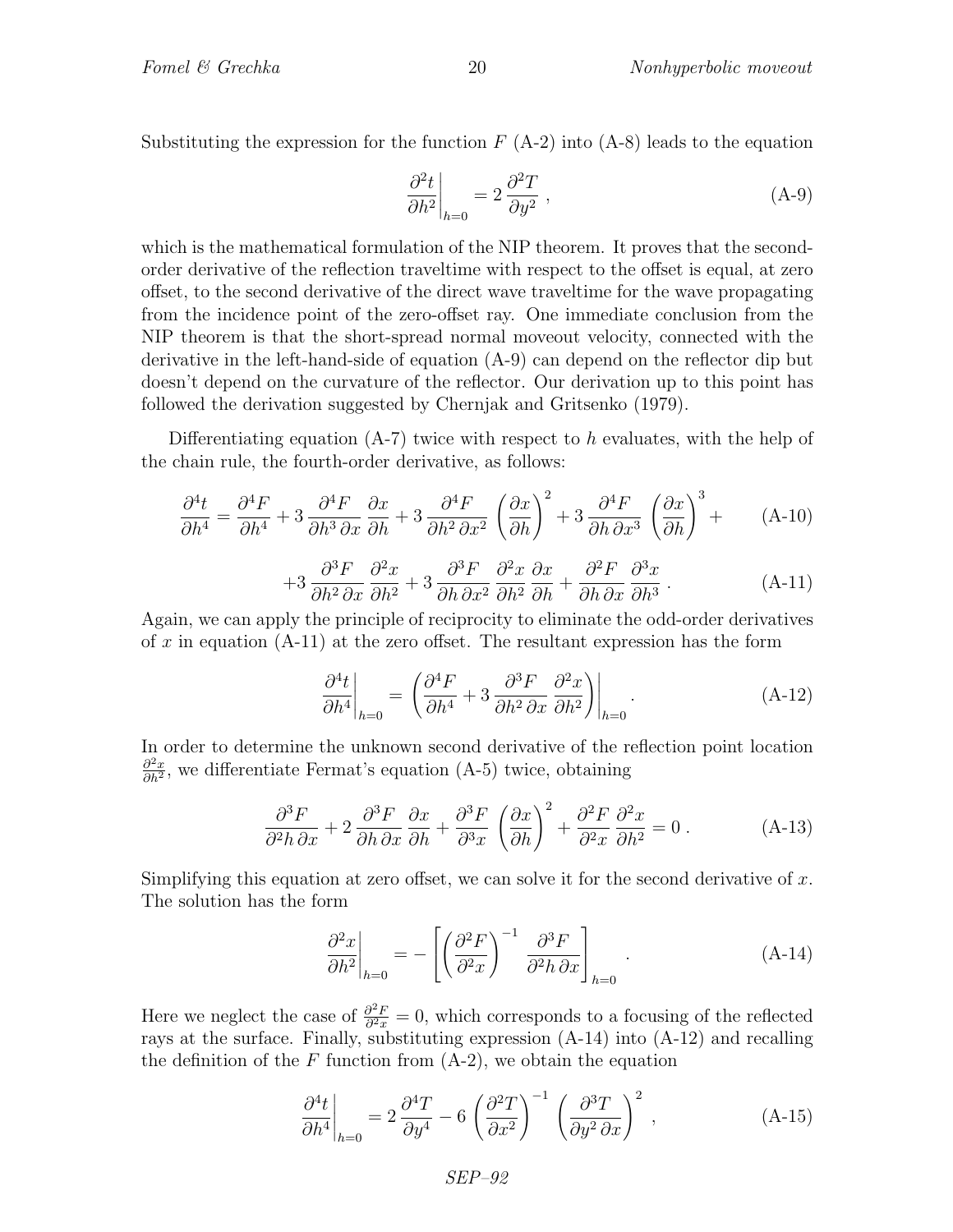which is the same as equation (67) in the main text. Higher-order derivatives can be expressed in an analogous way with a set of recursive algebraic functions (Fomel, 1994).

In the derivation of equations (A-9) and (A-15), we have used Fermat's principle, the principle of reciprocity, and the rules of calculus. Both these equations remain valid in anisotropic media as well as in heterogeneous media, providing that the traveltime function is smooth and that focusing of the reflected rays doesn't occur at the surface of observation.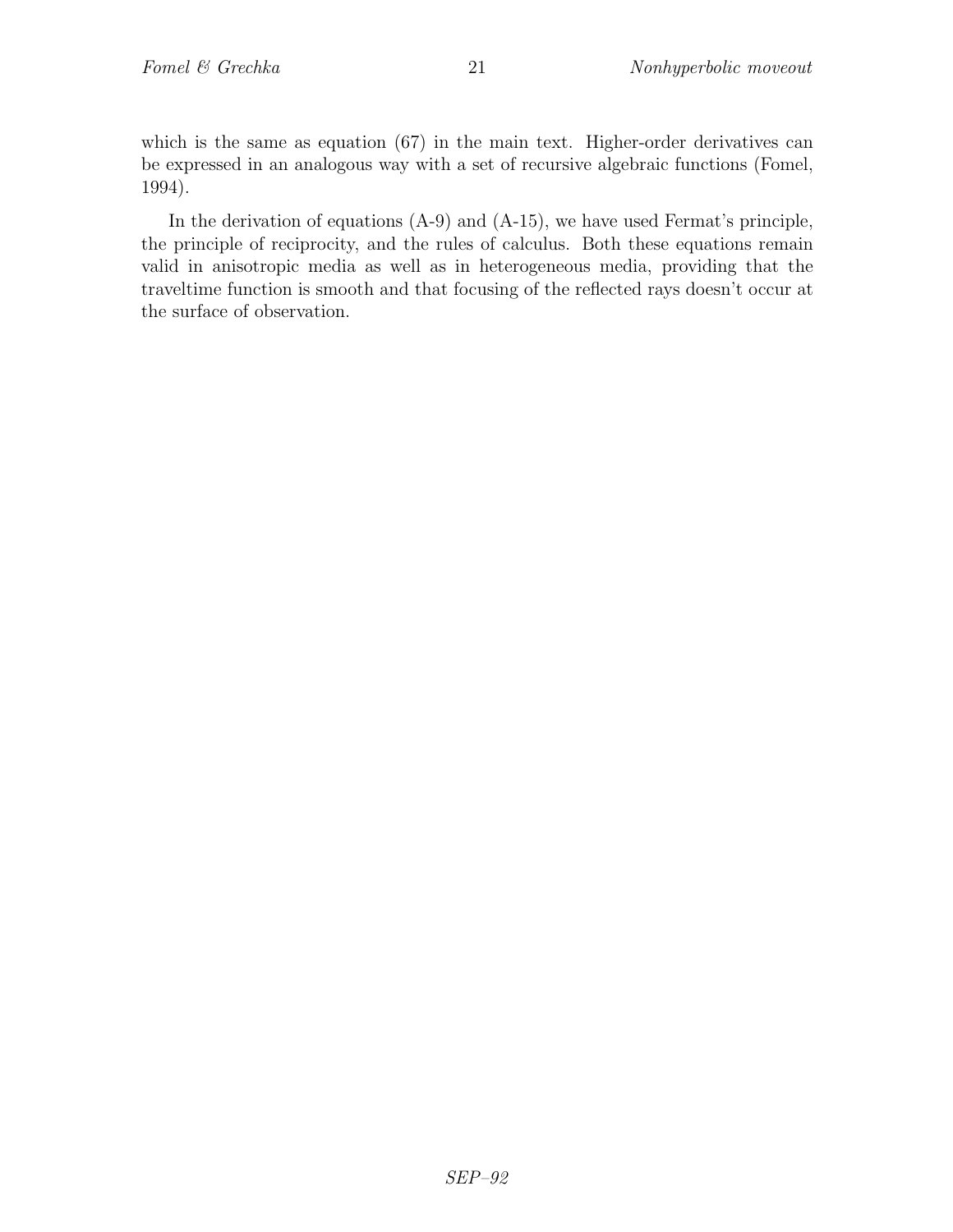## REFERENCES

- Al-Chalabi, M., 1973, Series approximation in velocity and traveltime computations: Geophys. Prosp., 21, 783–795. (Discussion in GPR-21-04-0796-0797 with reply by author).
- Alkhalifah, T., 1997, Velocity analysis using nonhyperbolic moveout in transversely isotropic media: Geophysics, 62, 1839–1854.
- Alkhalifah, T., and I. Tsvankin, 1995, Velocity analysis for transversely isotropic media: Geophysics, 60, 1550–1566.
- Bolshykh, S. F., 1956, About an approximate representation of the reflected wave traveltime curve in the case of a multi-layered medium: Applied Geophysics (in Russian), 15, 3–15.
- Byun, B. S., D. Corrigan, and J. E. Gaiser, 1989, Anisotropic velocity analysis for lithology discrimination: Geophysics, 54, 1564–1574.
- Castle, R. J., 1988, Shifted hyperbolas and normal moveout, in 58th Annual Internat. Mtg., Soc. Expl. Geophys., Expanded Abstracts: Soc. Expl. Geophys., Session: S9.3.
- Chernjak, V. S., and S. A. Gritsenko, 1979, Interpretation of effective common-depthpoint parameters for a spatial system of homogeneous beds with curved boundaries: Soviet Geology and Geophysics, 20, 91–98.
- de Bazelaire, E., 1988, Normal moveout revisited inhomogeneous media and curved interfaces: Geophysics, 53, 143–157.
- Dellinger, J., F. Muir, and M. Karrenbach, 1993, Anelliptic approximations for TI media: Journal of Seismic Exploration, 2, 23–40.
- Fomel, S., 1994, Recurrent formulas for derivatives of a CMP traveltime curve: Russian Geology and Geophysics, 35, 118–126.
- Grechka, V., 1998, Transverse isotropy versus lateral heterogeneity in the inversion of P-wave reflection traveltimes: Geophysics, 63, 204–212.
- Grechka, V., and I. Tsvankin, 1998, Feasibility of nonhyperbolic moveout inversion in transversely isotropic media: Geophysics, 63, 957–969.
- Grechka, V. Y., and G. A. McMechan, 1996, 3-D two-point ray tracing for heterogeneous weakly transversely isotropic media: Geophysics, 61, 1883–1894.
- Hubral, P., 1983, Computing true amplitude reflections in a laterally inhomogeneous earth: Geophysics, 48, 1051–1062.
- Hubral, P., and T. Krey, 1980, Interval velocities from seismic reflection time measurements: SEG.
- Larner, K., and J. K. Cohen, 1993, Migration error in transversely isotropic media with linear velocity variation in depth: Geophysics, **58**, 1454–1467.
- Levin, F. K., 1971, Apparent velocity from dipping interface reflections: Geophysics, 36, 510–516. (Errata in GEO-50-11-2279).
- Malovichko, A. A., 1978, A new representation of the traveltime curve of reflected waves in horizontally layered media: Applied Geophysics (in Russian), 91, 47–53, English translation in Sword (1987).
- Muir, F., and J. Dellinger, 1985, A practical anisotropic system, in SEP-44: Stanford Exploration Project, 55–58.